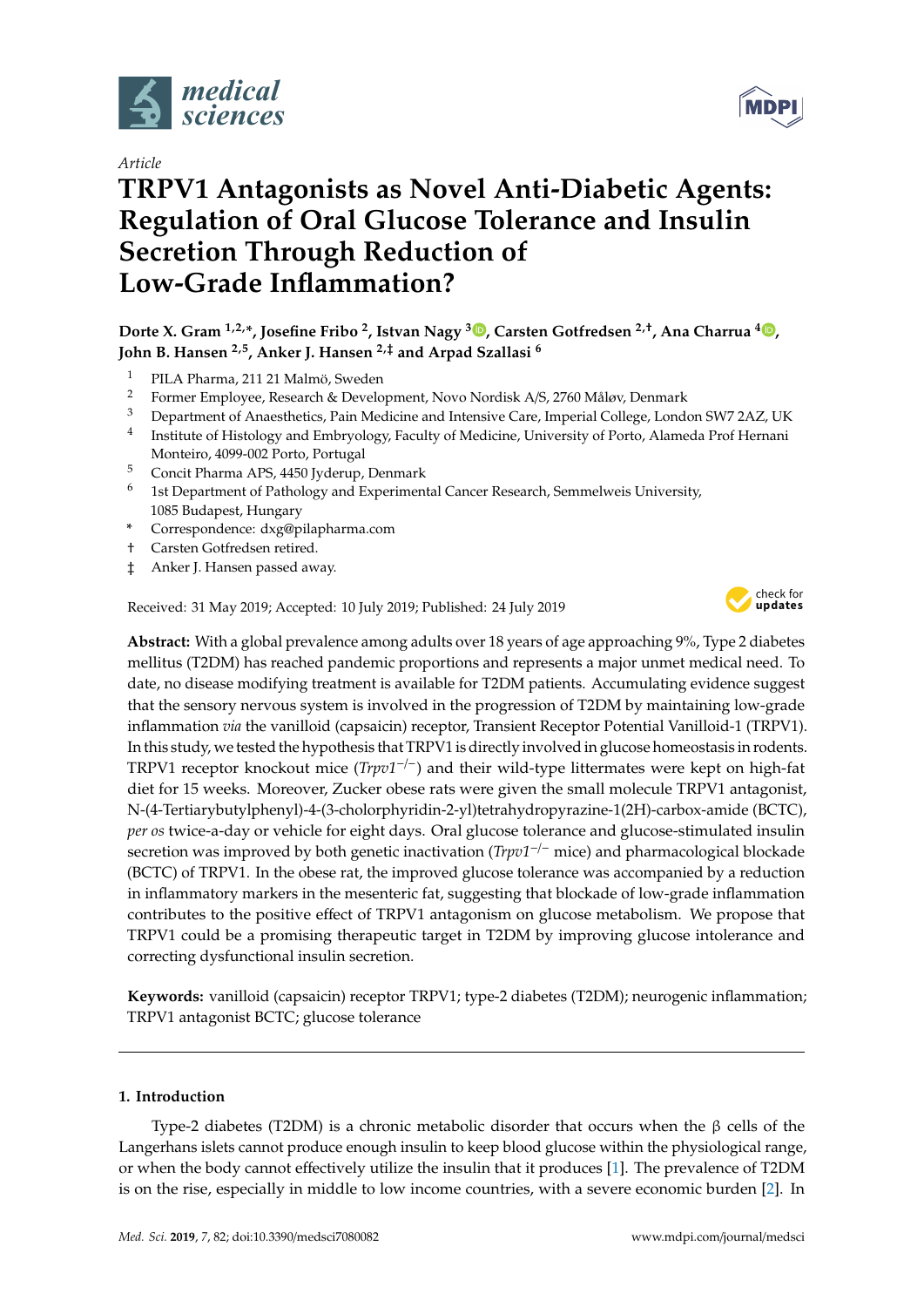2014, the number of T2DM patients exceeded 420 million, killing 1.6 million every year [\[3\]](#page-10-2). Indeed, T2DM is a leading cause of blindness, renal failure, cardiovascular disease (CVD) including stroke, and limb amputation. The World Health Organization projects that T2DM will become the seventh leading cause of death worldwide by 2030. The cost of caring for T2DM patients is crippling: in 2012, Americans had spent \$245 billion on the treatment of T2DM and its complications. This represents  $\sim$ 10% of the US health care spending.

An effective pharmacological treatment of T2DM should simultaneously normalize blood glucose levels, reduce body weight, and minimize the risk of developing CVD [\[1\]](#page-10-0). Unfortunately, the currently available pharmacological treatment options do not achieve all these goals. For example, there is no evidence that metformin, a first line T2DM drug, can reduce the risk for CVD [\[4\]](#page-10-3). Sodium-Glucose Co-transporter-2 (SGLT2) inhibitors (glifozins) were shown to reduce blood pressure in most, but not all, clinical studies [\[5\]](#page-10-4). Furthermore, treatment with insulin, sulfonylureas, and glinides has been associated with weight gain [\[6\]](#page-10-5), whereas thiazolidinediones may increase the risk of congestive heart failure [\[7\]](#page-10-6). Since 2017, the SGLT2 inhibitor, empagliflozin (Jardiance), and the Glucagon-like Peptide-1 (GLP-1) agonist, liraglutide (Victoza), have been recommended as the second line treatment to patients with T2DM and established CVD who do not receive adequate regulation of their diabetes with metformin [\[8\]](#page-10-7). Common side-effects of empagliflozin include weakness, joint pain, and elevated cholesterol [\[9\]](#page-10-8), whereas liraglutide may cause weakness and a variety of gastrointestional side-effects such as nausea and diarrhea. Clearly, there is an unmet need for novel antidiabetic drugs.

There is good experimental evidence that T2DM (along with obesity) has a low-grade inflammatory component [\[10\]](#page-10-9), maintained at least in part by TRPV1-expressing sensory neurons [\[11\]](#page-10-10). Chemical ablation of these neurons by neonatal capsaicin administration (50 mg/kg subcutaneously, s.c.) improves insulin sensitivity in the rat [\[12\]](#page-10-11). Furthermore, desensitization of capsaicin-sensitive neurons prevents the development of spontaneous hyperglycemia in adult Zucker diabetic fatty (ZDF) rats [\[13\]](#page-10-12). Among neurotransmitters produced by capsaicin-sensitive neurons, calcitonin gene-related peptide (CGRP) seems to play a major role in T2DM (reviewed in [\[13\]](#page-10-12)). Indeed, an increase in plasma CGRP precedes the development of obesity in Zucker obese rats [\[14\]](#page-11-0). CGRP, in turn, may inhibit insulin release from β cells [\[15\]](#page-11-1) and initiate a harmful neurogenic inflammatory response in the pancreas [\[16\]](#page-11-2).

As discussed above, the role of capsaicin-sensitive (TRPV1-expressing) sensory neurons in maintaining the low-grade chronic inflammation that underlies T2DM is well-established (reviewed in [\[13\]](#page-10-12)). Less clear is the direct role of TRPV1 in the pathomechanism of T2DM. One has to keep in mind that capsaicin desensitization is not restricted to TRPV1. Indeed, capsaicin desensitization affects ("silences") the whole sensory neuron with all the receptors that it expresses [\[17\]](#page-11-3).

In this study, we aimed to dissect the direct contribution TRPV1 to glucose metabolism. We studied the effect genetic inactivation (*Trpv1* knock out (KO) mice) or pharmacological blockade of TRPV1 (in male Zucker obese rats) on oral glucose tolerance and insulin secretion. Zucker obese (*fa*/*fa*) rats become obese at 4–5 weeks of age due to their hyperphagia and hyperinsulinemia, and then develop diabetes by 14 weeks of age [\[18\]](#page-11-4). These animals are commonly used to model human obesity and insulin resistance [\[19\]](#page-11-5). For pharmacological blockade, we selected BCTC, a small molecule TRPV1 antagonist that crosses the blood-brain barrier [\[20\]](#page-11-6). In rodents, BCTC displays good selectivity for TRPV1 (IC<sub>50</sub> = 1 nM [\[21\]](#page-11-7)), although at much higher concentrations it was shown to block TRPM8 (with an IC<sub>50</sub> of 800 nM [\[22\]](#page-11-8)) and to activate TRPA1 (with an EC<sub>50</sub> of 10  $\mu$ M [\[23\]](#page-11-9)). BCTC was previously shown to inhibit capsaicin-mediated hyperalgesia, inflammatory hyperalgesia, as well as hyperalgesia after nerve injury [\[24,](#page-11-10)[25\]](#page-11-11). Moreover, BCTC was shown to have a positive effect on insulin secretion and insulin sensitivity in *ob*/*ob* mice [\[26\]](#page-11-12). Importantly, this BCTC result was later confirmed by using a more selective TRPV1 antagonist by AstraZeneca, AZV1 [\[27\]](#page-11-13).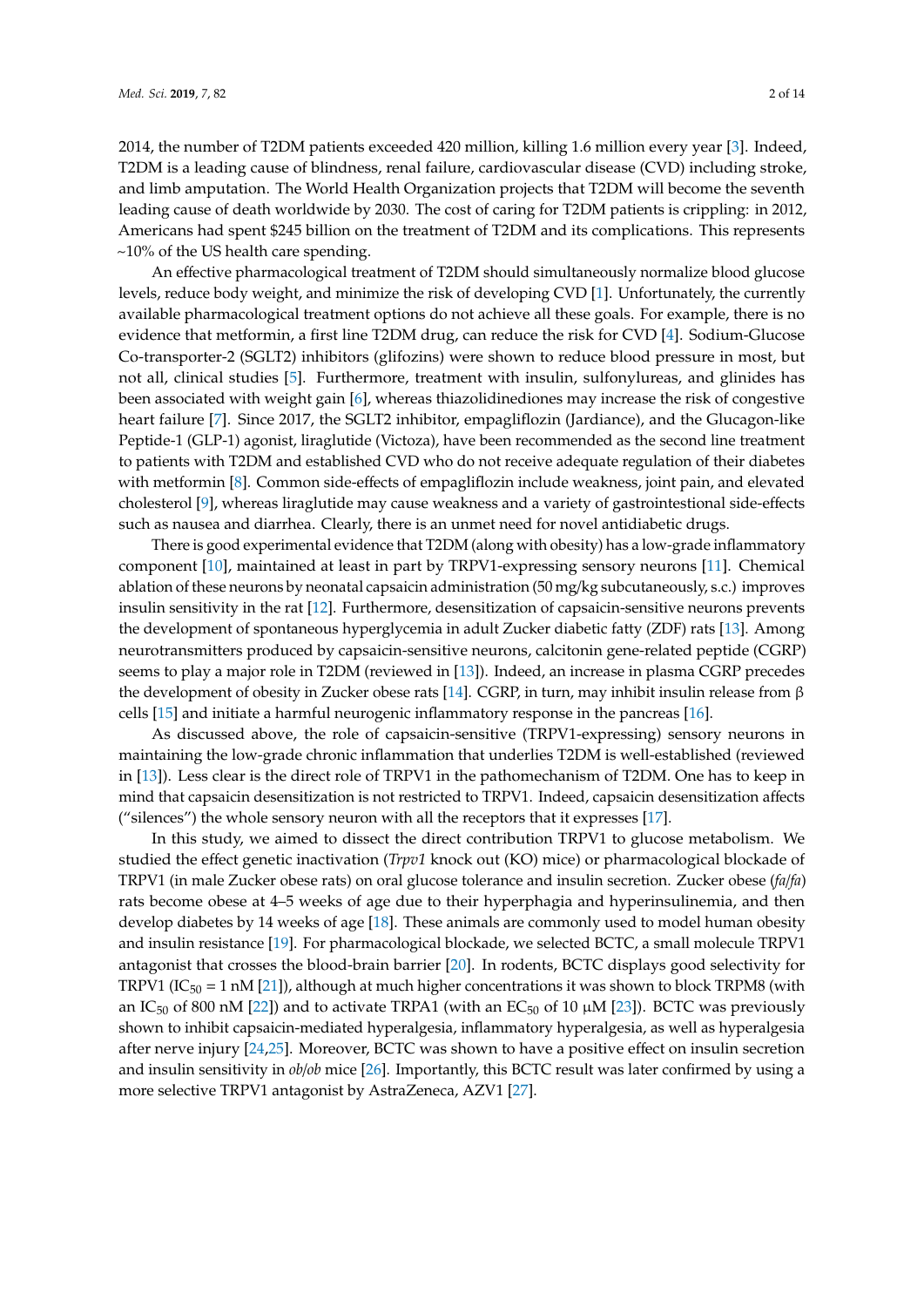### **2. Materials and Methods**

#### *2.1. Laboratory Animals*

Male TRPV1 receptor knock out (*Trpv1-*/*-* ; strain B6.129S4-*Trpv1tm1Jul*, Stock Number: 003770) and wild-type mice were purchased from Jackson Laboratories (Bar Harbor, ME, USA) and were transported to Denmark at the age of 35 days (5 weeks). At the age of 77 days (11 weeks), the standard chow was changed from normal control diet (D12310, Research Diet Inc., New Brunswick, NJ, USA) to diabetogenic high-fat diet (HFD; D12309, Research Diet Inc.,) on which the mice were kept until the age of 29 weeks. On a caloric base, the HDF consisted of 16.4% protein, 25.6% carbohydrates, and 58% fat, corresponding to an energy content of 23.6 kJ/g. The body weight of the mice was recorded regularly until the age of 170 days (approx. 24 weeks).

Male Zucker obese rats were purchased from Charles River Laboratories (Wilmington, MA, USA) and transported to Novo-Nordisk at the age of 6 weeks.

The rodents were kept under ambient controlled conditions on a normal day light cycle (lights on at 6 am, lights off at 6 pm). The mice were housed as one experimental group per cage, whereas rats were kept in pairs in standard cages (Euro standard Type IV, Techniplast, Scanbur, Denmark), and were given free access to acidified (0.4% citric acid) tap water and standard chow (Altromin, Brogaarden APS, Lynge, Denmark). The animals were trained prior to experiments to minimize stress. Blood samples were obtained from the tail tip capillary from conscious, mildly restrained mice and rats. The rodents were euthanized at the end of the experiments.

Principles of laboratory animal care were followed throughout the study according to EU directive No. 86⁄609. The study design was approved by the Animal Experiments Inspectorate, Ministry of Justice, Denmark.

# *2.2. Oral Glucose Tolerance Test in Trpv1*−/<sup>−</sup> *Mice*

Before and 16 weeks after placing the mice on HFD, oral glucose tolerance test (OGTT) was performed in the *Trpv1*−/<sup>−</sup> mice and their wild-type controls. The mice were fasted for 18 h prior to the OGTT. Fasting blood glucose was determined, as described below. Then, glucose at a concentration of 500 mg/mL (Sygehus Apotekerne, København, Denmark) was given orally by gavage (2 g/kg). Samples for measurement of blood glucose were obtained at 30, 60 and 120 min after glucose administration. The area under the blood glucose curves (AUC) of the last OGTT was determined by the trapezoidal method.

# *2.3. Glucose-Stimulated Early Insulin Secretion in Trpv1*−/<sup>−</sup> *Mice*

One week after the OGTT (17 weeks on HFD), glucose was injected intraperitoneally (i.p.) to stimulate insulin secretion in the *Trpv1*−/<sup>−</sup> mice and their controls. The mice were fasted for 18 h and then a single i.p. glucose bolus was given  $(2 g/kg)$ . Samples for the measurement of plasma insulin were obtained 2 min after i.p. glucose.

# *2.4. Determination Of Pancreatic* β*-Cell Mass and TRPV1-Like Immunoreactivity in Trpv1*−/<sup>−</sup> *Mice and Their Controls*

At the end of the study (after 18 weeks on HFD), the mice were sacrificed; the weight and macroscopic appearance of the abdominal organs (pancreas, liver, epididymal and retroperitoneal white adipose tissue) were recorded; and samples of selected tissues (ventricle of the heart, ileum, liver, abdominal musculature and brown adipose tissue from the neck) were saved for histology. The tissue samples were fixed in 4% buffered paraformaldehyde for 24 h and then embedded in paraffin. Standard (3  $\mu$ m) tissue sections were stained with hematoxylin and eosin (H&E).

To determine the β-cell mass, sections of the pancreas were deparaffinised and rehydrated; the endogenous peroxidase was blocked by  $H_2O_2$  in ethanol; and then the sections were treated with avidin and biotin. Antigen retrieval was performed in a microwave oven in citrate buffer (pH 6) for 3 × 5 min at 90 ◦C. Sections were stained in an Autostainer (DAKO A/S, Glostrup, Denmark). Non-β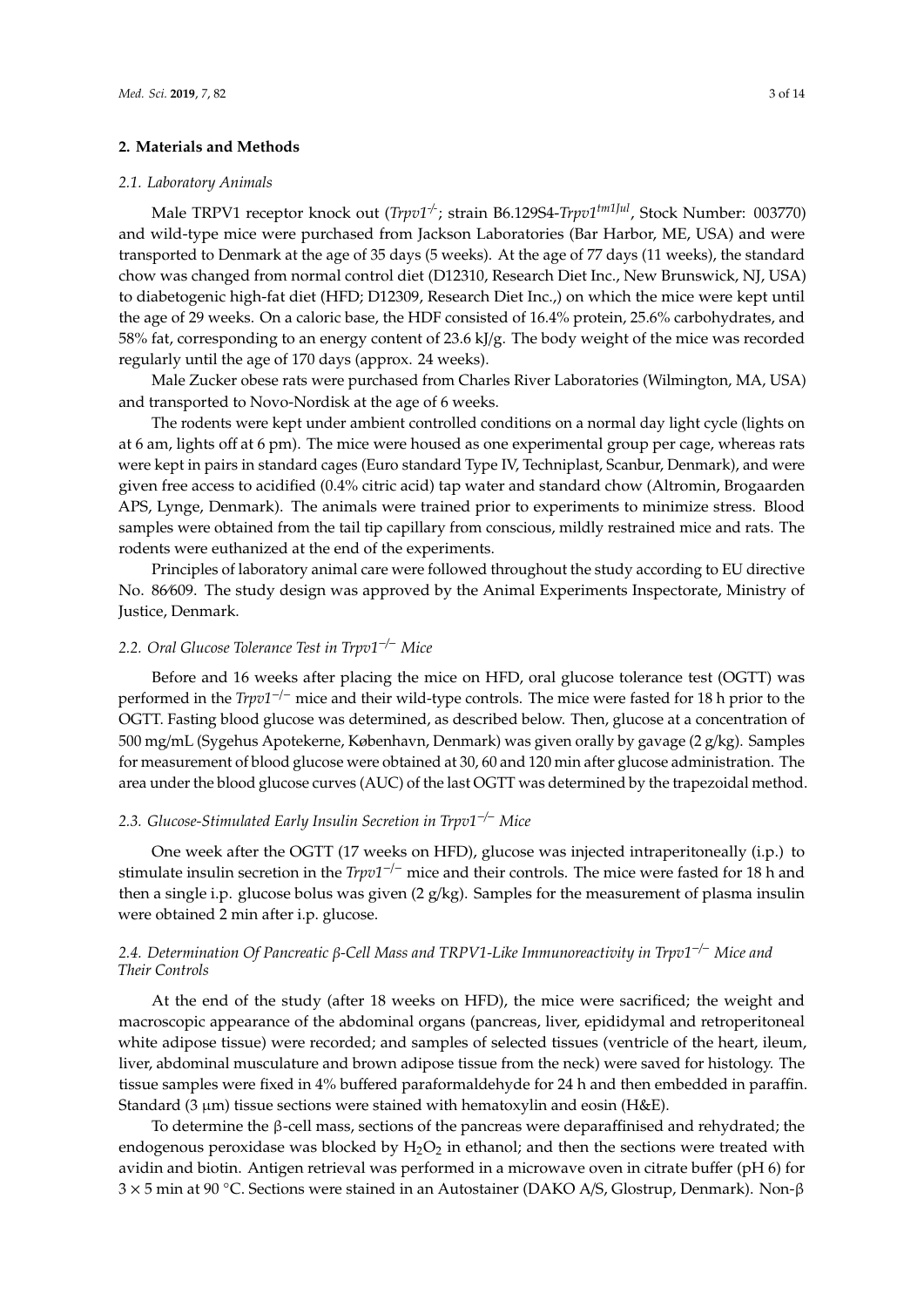cells were labelled by a combination of mouse monoclonal anti-glucagon, rabbit anti-somatostatin, and rabbit anti-pancreatic polypeptide primary antibodies, followed by the combination of biotinylated swine anti-rabbit immunoglobulin G (IgG) and goat anti-mouse IgG and streptavidin peroxidase. The colour was developed with diaminobenzidine (DAB) and NiSO<sub>4</sub>. Pancreatic β-cells were labelled by guinea pig anti-insulin primary and peroxidase-coupled rabbit anti-guinea pig secondary antibodies. The colour was then development with Nova Red (Vector, Burlingham, MA). Biotinylated secondary antibodies were from Jackson Laboratories. All other reagents, including normal sera for blocking, were from DAKO (København, Denmark). Stereological estimations of the mass of β and non-β cells were carried out on two sections cut 200 µm apart (CastGrid V2.0, Olympus, København, Denmark) to control the stage and the data collection. Pancreatic β and non-β cell volumes were estimated by point counting using a grid system with  $1 \times 256$  points. The total mass of β and non-β cells (in mg) was calculated by multiplication by the pancreas weight and the relative pancreas mass (in mg/g body weight) calculated by dividing with the body weight.

To determine TRPV1-like immunoreactivity, following de-paraffination and re-hydration sections of the pancreas were washed in 0.01% phosphate buffer saline and then incubated in 10% normal donkey serum (Jackson Immunoresearch Laboratories, West Grove, PA, USA). Sections were then exposed for 24 h to a primary anti-TRPV1 antibody raised in guinea pigs (Neuromics, Edina, MN, USA) and diluted 1:500. Following washes in PBS, sections were incubated in donkey anti-guinea pig IgG conjugated with tetramethylrhodamine (TRITC) for two hours (Jackson Immunoresearch Laboratories; 1:1000). All the incubations and washes were done at room temperature. As a control for the secondary antibody, the primary antibody was omitted from the buffer. No immunostaining was observed in these controls (not shown). The immunoreaction was observed by a Zeiss epifluorescence microscope using a filter setting for TRITC.

# *2.5. Oral Glucose Tolerance Test and Glucose-Stimulated Insulin Secretion in Zucker Obese Rats Treated with the TRPV1 Antagonist, BCTC*

The Zucker obese rats were allocated to study groups based on their body weight the day prior to the administration of the first dose BCTC or vehicle. BCTC was dissolved in vehicle (20% Tween 80 in deionized water) the day before the start of the acute experiment. In the acute experiment, BCTC was given orally at a dose of 15 mg/kg. During the one-week duration of the chronic experiment, BCTC was administered twice-a-day at a dose of 7.5 or 15.0 mg/kg (the dosing volume was 5 mL/kg).

OGTT was carried out immediately after the acute dose of BCTC was given to 6-month-old rats. The test was then repeated three months later with an 8-day (twice-a-day) treatment with BCTC. Prior to the OGTT, the rats were fasted overnight (18 h). At time −30 min (i.e., 30 min before the start of the experiment), samples for blood glucose and plasma insulin were obtained. At time 0 min, BCTC or vehicle was given orally by gavage (1 mL/kg). Glucose (2 g/kg; 500 mg/mL) was given *per os* immediately before BCTC or vehicle administration and blood glucose and plasma insulin levels were determined at time 30, 60, and 120 min after glucose.

# *2.6. Measurement of Mesenteric Adipose Tissue Inflammatory Markers in Zucker Obese Rats Following a Single Dose BCTC*

After the eight days dosing study, rats were tested for the presence of inflammatory markers in their mesenteric fat depot. Following an 18 h fasting, rats were given BCTC at 15 mg/kg or vehicle orally by gavage. One hour after treatment, the rats were anaesthetized in isoflurane and decapitated. The mesenteric adipose tissue was quickly removed; transferred to 10X volume pre-chilled RNAlater (Sigma-Aldrich, St. Louis, MO, USA); and stored at −20 ◦C. The tissues were homogenized in TRIzol at 1 mL/100 mg tissue (InVitrogen, Carlsbad, CA, USA). Total RNA was extracted from 200 mL homogenate as described elsewhere [\[28\]](#page-11-14).

First-strand cDNA was synthesized using SuperScript III reverse transcriptase and random hexamer primers as described in the manufacturer's protocol (InVitrogen). cDNA of unknown samples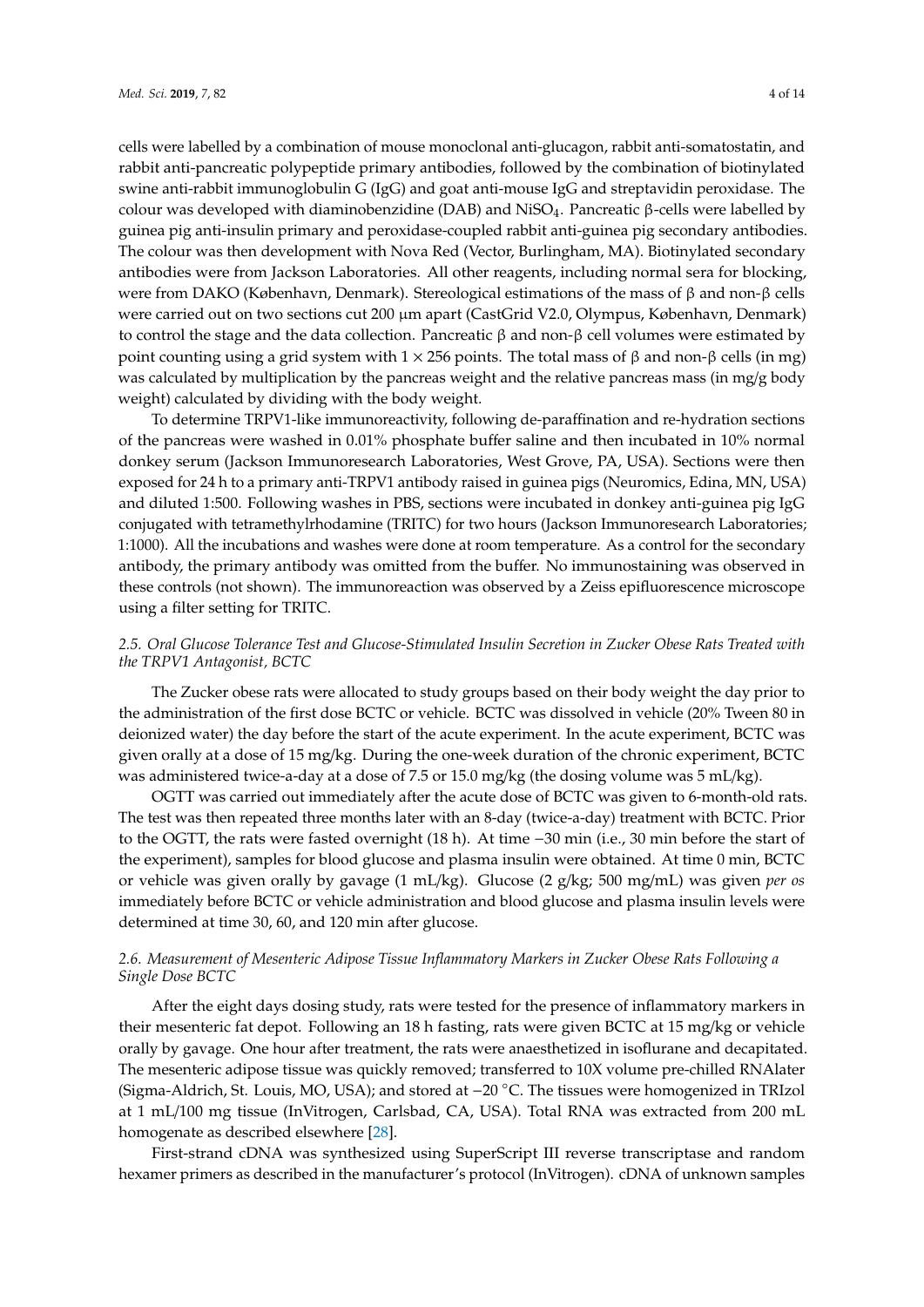was diluted 1:12 in nuclease-free water (Qiagen, Hilden, Germany). Samples from each cDNA pool were mixed and diluted at 1:6, 1:12, 1:24, 1:48, 1:96, 1:192, and 1:384 in order to create a standard curve for calculation of polymerase chain reaction (PCR) efficiency; only PCR efficiency of 100% ( $\pm$  1%) and  $\mathbb{R}^2$  between 0.99 and 1.0 were accepted. PCR amplification mixtures (25 µL) contained 12.5 µL of 2X Platinum Quantitative PCR SuperMix-UDG (InVitrogen), 0.625 µL of reverse primer (20 µM), 0.625 µL forward primers (20  $\mu$ M), 0.625  $\mu$ L Probe (10  $\mu$ M) (Universal ProbeLibrary Exigon A/S, Denmark), and  $5 \mu L$  diluted cDNA template [\[29\]](#page-11-15). Real-time quantitative PCR (RT-PCR) was carried out using the MX3000P PCR machine (Stratagene, La Jolla, CA, USA) with the following cycling parameters: Polymerase activation for 10 min at 95 °C and amplification for 40 cycles of 30 s at 95 °C and 60 s at 60 ◦C. After amplification, amplicons were validated by gel electrophoresis (E-Gel, InVitrogen).

Relative gene expression of inducible Nitric Oxide Synthase (iNOS) and F4/80 was determined by quantitative RT-PCR (Applied Biosystems, Foster City, CA) using the ABI PRISM 7700 sequence detection system with a vehicle as the calibrator. To normalize expression data, 36B4 were used as internal standard. For each gene, intron-spanning primers were designed using the public domain primer design software from Universal ProbeLibrary Exiqon [\[29\]](#page-11-15). Primer and probe numbers were as follows: 36B4 accession no. X15096.1 sense (5'gtgtttgacaatggcagcat 3'), antisense (5'acagacgctggccacatt 3') and probe Rat#16. iNOS acc. no. NM012611.2 sense (5' accatggagcatcccaagta 3'), antisense (5'cagcgcataccacttcagc 3') and probe Rat#71, F4/80 acc. no. XM236797.2, sense (5'ggacttctccaagcctatcgt 3'), antisense (5' cctctcagacttctgctttgg 3'), and probe Rat#26.

#### *2.7. Analysis of Blood Glucose and Plasma Insulin*

Samples for the measurement of blood glucose were collected in heparinized  $5 \mu L$  capillary tubes and immediately suspended in 250 µL EBIO buffer (EBIO, Eppendorf, Germany). Glucose was determined using the glucose oxidase method (EBIO, Eppendorf, Germany). Blood for the analysis of plasma insulin was obtained by sampling 70 µL of blood into heparinized 100 µL capillary tubes. These tubes were centrifuged at 4000 rpm for 10 min (4  $^{\circ}$ C). Plasma (15 µL) was collected and stored at −20 ◦C until analysis was done, as previously described [\[25\]](#page-11-11).

#### *2.8. Statistical Methods*

The two-tailed students *t*-tests was used for the comparison of the group means of all data except for the mean 2-min plasma insulin levels when the two groups were compared by the nonparametric Mann-Whitney U test (due to a statistically significant difference between the variances of the groups). *p* < 0.05 was considered statistically significant.

#### **3. Results**

# *3.1. Trpv1*−/<sup>−</sup> *Mice on High-Fat Diet*

The weight and macroscopic appearance of the abdominal organs (pancreas, liver, and white adipose tissue) were similar in the TRPV1 KO and wild-type mice (not shown). Moreover, histologic evaluation of selected tissues (ventricle, ileum, liver, abdominal musculature, and brown adipose tissue from the neck) was normal in both groups (not shown). The β-cell mass was identical in the *Trpv1*−/<sup>−</sup> and control mice (not shown). As expected, *Trpv1*−/<sup>−</sup> mice lacked TRPV1-like immunoreactivity in their pancreas whereas the wild-type mice showed TRPV1+ nerve fibers mainly in the connective tissue septa and among the acini. TRPV1-expressing fibres were also seen around or entering the islets (not shown).

First, we investigated whether genetic TRPV1 inactivation could reverse weight gain in mice on HFD. The body weight of *Trpv1* KO (*n* = 10) and wild-type (*n* = 10) animals was similar at both the beginning and the end of the study (Figure [1A](#page-5-0)). The body weight gain curves were mostly parallel between the two groups, with the curve in *Trpv1*−/<sup>−</sup> mice lying below that of the control animals (not shown). The calculated area under the curve (AUC) in *Trpv1*−/<sup>−</sup> mice was significantly less than in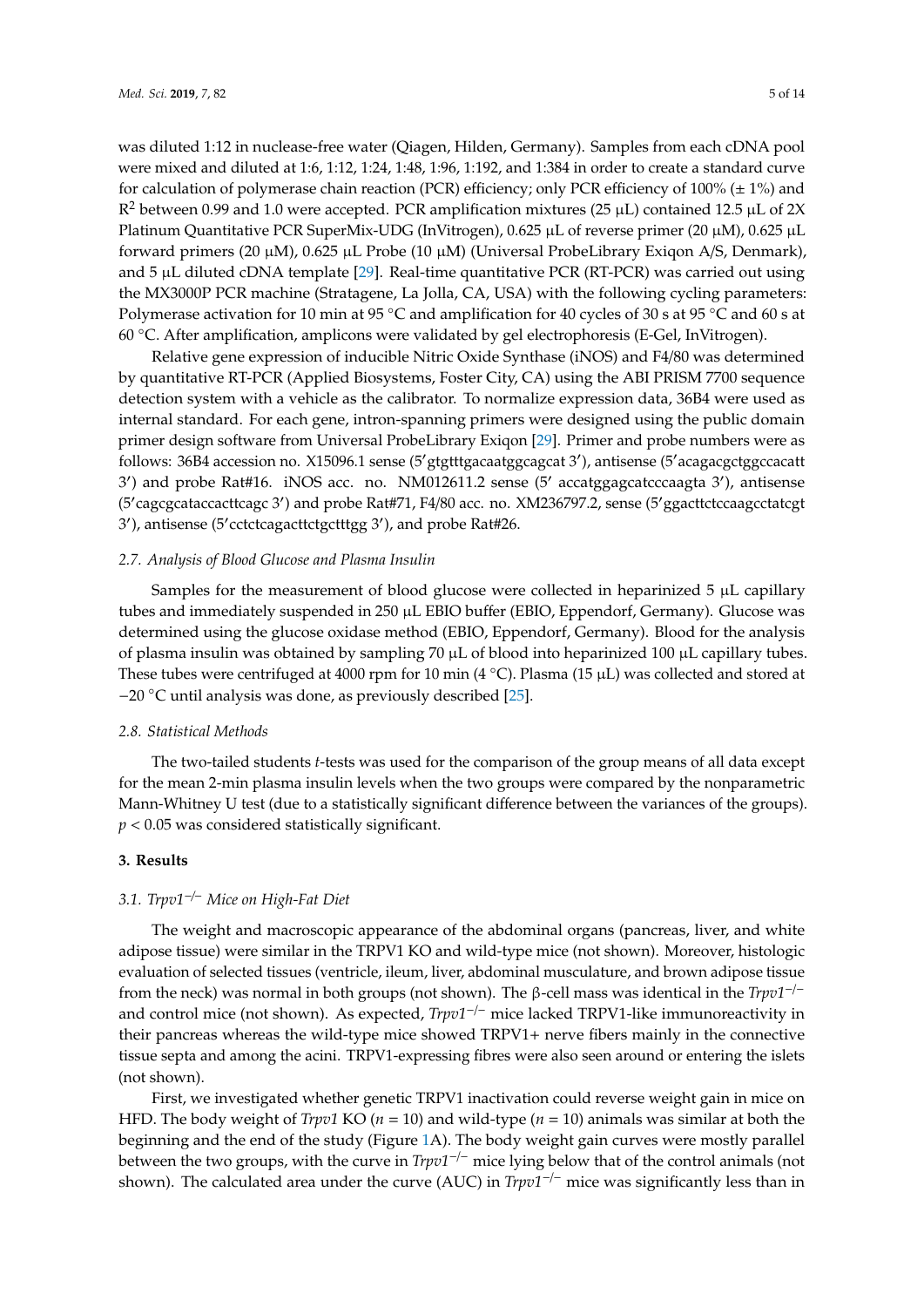controls (3,673  $\pm$  97 vs. 3,914  $\pm$  41,  $p$  = 0.053). The body weight gain was calculated by subtracting the baseline from the actual body weight (δ body weight). The growth curve of the *Trpv1*−/<sup>−</sup> mice was lower than that of the control mice, and that the AUC of the δ body weight curves was significantly lower in the *Trpv1<sup>-/-</sup>* mice, as compared to controls  $(1,190 \pm 63 \text{ vs. } 1,492 \pm 64, p = 0.004)$ . Taken together, these results suggest that genetic TRPV1 inactivation prevents excessive weight gain associated with ingestion of HFD. These results suggestion prevents weight gain associated with gain associated with gain associated with gain associated with gain associated with gain associated with gain associated with gain associated

<span id="page-5-0"></span>

**Figure 1. A)** The terminal bodyweight of *Trpv1* knock out (KO) (open bar) and wild-type (closed bar) mice on high-fat diet (HFD, open bar). Comparison between the two HFD groups were performed using a two tailed *t*-test, *p* < 0.05 considered statistically significant. Data are represented as *n* = 10, mean ± Standard Error of the Mean, SEM. (**B**) Blood glucose levels measured in the oral glucose tolerance test (OGTT) in *Trpv1* KO ( $n = 10$ ) and wild-type ( $n = 10$ ) mice. *Trpv1* KO mice were kept on low fat diet (LFD) until the age of 8 weeks (open circles); and then for 16 weeks on high fat diet, HFD (open squares). Wild-type mice on LFD and HFD are represented by open and closed squares, respectively. Glucose was given orally by gavage at time 0 and plasma glucose was assessed prior to this and 30, 60 and 120 min after oral glucose. Blood samples were taken from the tail tips of conscious mice. (C) The area under the curve (AUC) analysis of blood glucose levels measured in *Trpv1* KO (open bar) and wild-type (closed bar) mice on HFD during OGTT. Data are from (B). \*\*\*  $p = 0.0007$ . (D) The glucose stimulated insulin secretion in *Trpv1* KO mice (open bar) and control mice on HFD (closed bar). Mice were given a single intraperitoneal glucose injection and plasma insulin was measured 2 min after the administration of glucose. Samples were obtained, as described above. \*  $p = 0.0062$ . min after the administration of glucose. Samples were obtained, as described above. \*p = 0.0062. **Figure 1.** (**A**) The terminal bodyweight of *Trpv1* knock out (KO) (open bar) and wild-type (closed bar)

glucose homeostasis associated with HFD. We carried out the OGTT test both before and after feeding HFD to Trpv1<sup>-/-</sup> (n = 10) and control mice (n = 10) for 16 weeks (Figure 2). Before the HFD, the Trpv1<sup>-/-</sup> and control mice (open and closed circles) had similar glucose profiles (Figure [1B](#page-5-0)). After HDF, however, the control mice (closed squares) had higher levels of blood glucose during the OGTT than the *Trpv1<sup>−/−</sup>* mice (open squares; Figure [1B](#page-5-0)). According to the AUC analysis of the data in Figure [1A](#page-5-0), the group means of blood glucose levels were comparable between the *Trpv1<sup>−/−</sup>* and control mice (1,567 ± 53 vs. 1,613 ± 34, *p* = 0.494; not shown). After HFD, however, blood glucose levels were significantly higher in the control animals than in the *Trpv1<sup>−/−</sup>* mice (1,511 ± 58 vs. 1,915 ± 79; *p* = 0.0007; Figure 1C). In the next experiment, we asked whether TRPV1 can play a role in the development of defective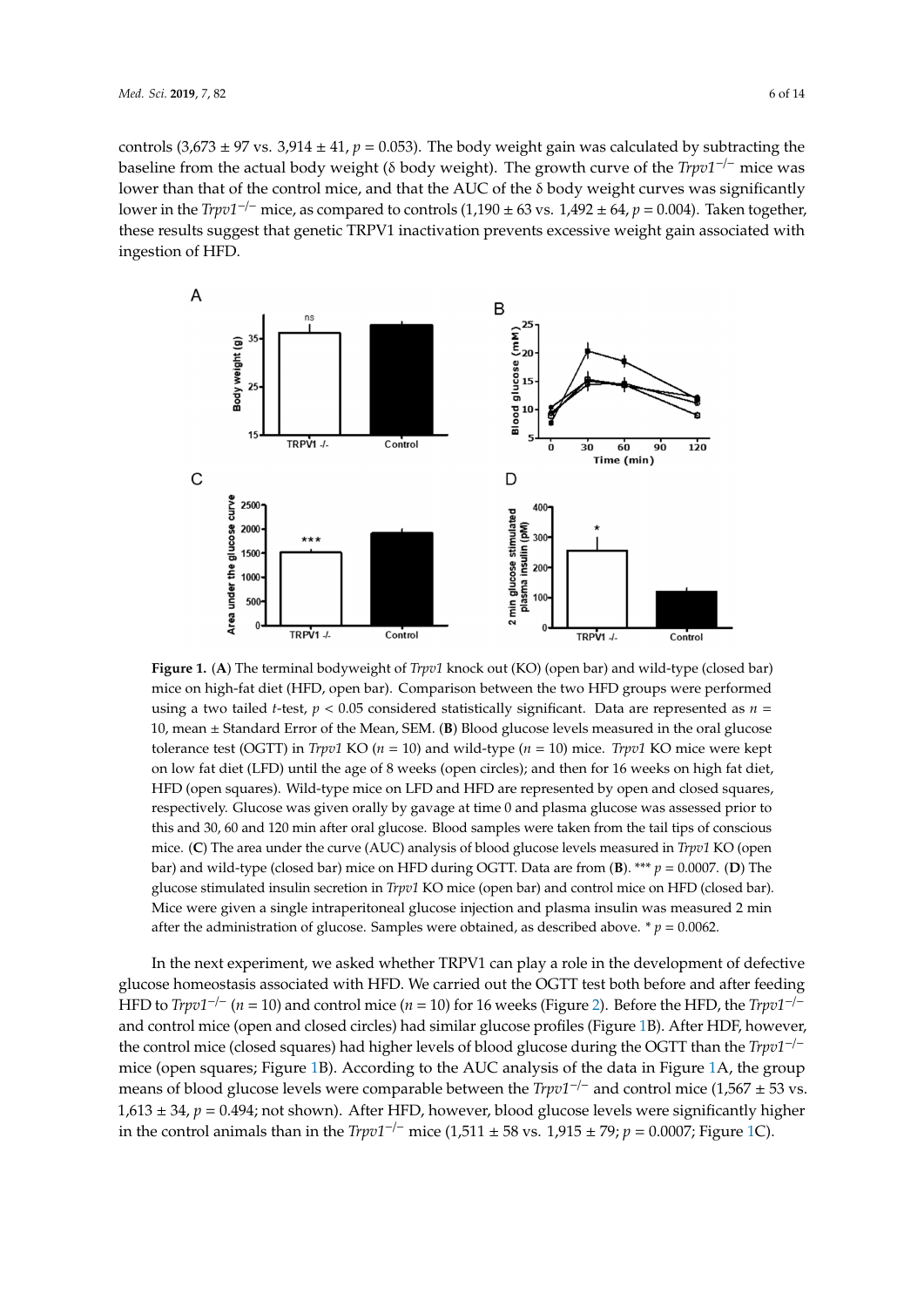<span id="page-6-0"></span>

weaning and were kept on a standard chow from then until the age of 11 weeks. Oral glucose tolerance test (OGTT) was performed twice in this period at the age of 6 and 8 weeks. From the age of 11 weeks, the mice were transferred to HFD for 16 weeks. A third OGTT was performed at 28 weeks of age by an intra peritoneal glucose-stimulated insulin secretion test. Terminally, at 29 weeks of age, the pancreas  $\frac{d}{dx}$  and  $\frac{d}{dx}$  insuling secretion test. The  $\frac{d}{dx}$ **Figure 2.** Timeline of the study protocol. *Trpv1* KO and wild-type mice were purchased at the age of was saved for histology.

Furthermore, at the end of the OGTT challenge, the *Trpv1<sup>-/-</sup>* mouse showed no statistical difference  $F_{\rm P}$  = 0.400) in blood glucose it vers before (*i* igute 1*D*, open encres) and after 1*H D* (open squares). By contrast, the control mouse on HFD had significantly higher (*p* = 0.002) blood glucose (Figure [1B](#page-5-0)).  $\frac{d}{dt}$  = 0.485) in blood glucose  $\frac{d}{dt}$  in blood glucose (Figure 1B)  $\frac{d}{dt}$ Thus, HFD resulted in decreased oral glucose tolerance in the control mice, whereas the *Trpv1<sup>−/−</sup>* mice (*p* = 0.485) in blood glucose levels before (Figure [1B](#page-5-0), open circles) and after HFD (open squares). By retained normal glucose tolerance.

Figure [1D](#page-5-0) shows the glucose-stimulated plasma insulin secretion in *Trpv1<sup>−/−</sup>* mice (*n* = 10) and  $Tr$  and  $Tr$  mice  $Tr$  and  $Tr$  and  $Tr$  and  $Tr$  and  $Tr$  and  $Tr$  and  $Tr$  and  $Tr$  and  $Tr$  and  $Tr$  and  $Tr$  and  $Tr$  and  $Tr$  and  $Tr$  and  $Tr$  and  $Tr$  and  $Tr$  and  $Tr$  and  $Tr$  and  $Tr$  and  $Tr$  and  $Tr$  and  $Tr$  $F(x, y) = \frac{1}{2}$  min and glucose chanding (2g/ $x, y$ ). The *Trpv1* KO mice (open bar) displayed significantly higher plasma insulin level 2 min after the glucose load (256 ± 43 vs. 119 ± 12 pM; control in the 10 minutes of  $\frac{1}{2}$  minutes are glucose four (2g/kg, i.p). The  $\frac{1}{2}$  $p = 0.0062$ ) compared to the control mice (filled bar), suggesting that *Trpv1<sup>-/-</sup>* mice kept on HFD maintain normal glucose-induced insulin secretion.

# 3.2. The Effect of Pharmacological TRPV1 Antagonism by BCTC on Glucose Metabolism and Mesenteric *Adipose Tissue Inflammatory Marker Generation*

*3.2. The Effect of Pharmacological TRPV1 Antagonism by BCTC on Glucose Metabolism and Mesenteric Adipose Tissue Inflammatory Marker Generation*  In Zucker obese rats, an acute oral dose of BCTC (15 mg/kg, open squares, *n* = 10) improved BCTC administration, 7.5 mg/kg (open squares), or 15 mg/kg (open triangles) twice a day for eight days also significantly reduced the increase in blood glucose compared to controls (closed squares; Figure [3B](#page-7-0); *p* = 0.001). Insulin secretion was also significantly improved after acute BCTC administration (Figure [3C](#page-7-0);  $p = 0.005$ ). Basal insulin levels in 9-month-old rats used in the chronic experiment were, however, markedly elevated and BCTC was not able to further increase the glucose-stimulated insulin secretion (Figure [3D](#page-7-0)). glucose tolerance compared to vehicle controls (closed squares; *n* = 10, Figure [3A](#page-7-0)). Similarly, chronic

In the mesenteric adipose tissue of 9 month-old Zucker rats, 8-day (twice-a-day) treatment with BCTC induced significant reduction in the gene expression of iNOS (from  $2.10 \pm 0.12$  to  $1.28 \pm 0.17$ ; *p* = 0.001; Figure [3E](#page-7-0)) and F4/80 (from 2.08 ± 0.16 to 1.40 ± 0.08 vs.; *p* = 0.001; Figure [3F](#page-7-0)). This suggests that the improvement of glucose metabolism was associated with a reduction of neurogenic inflammation.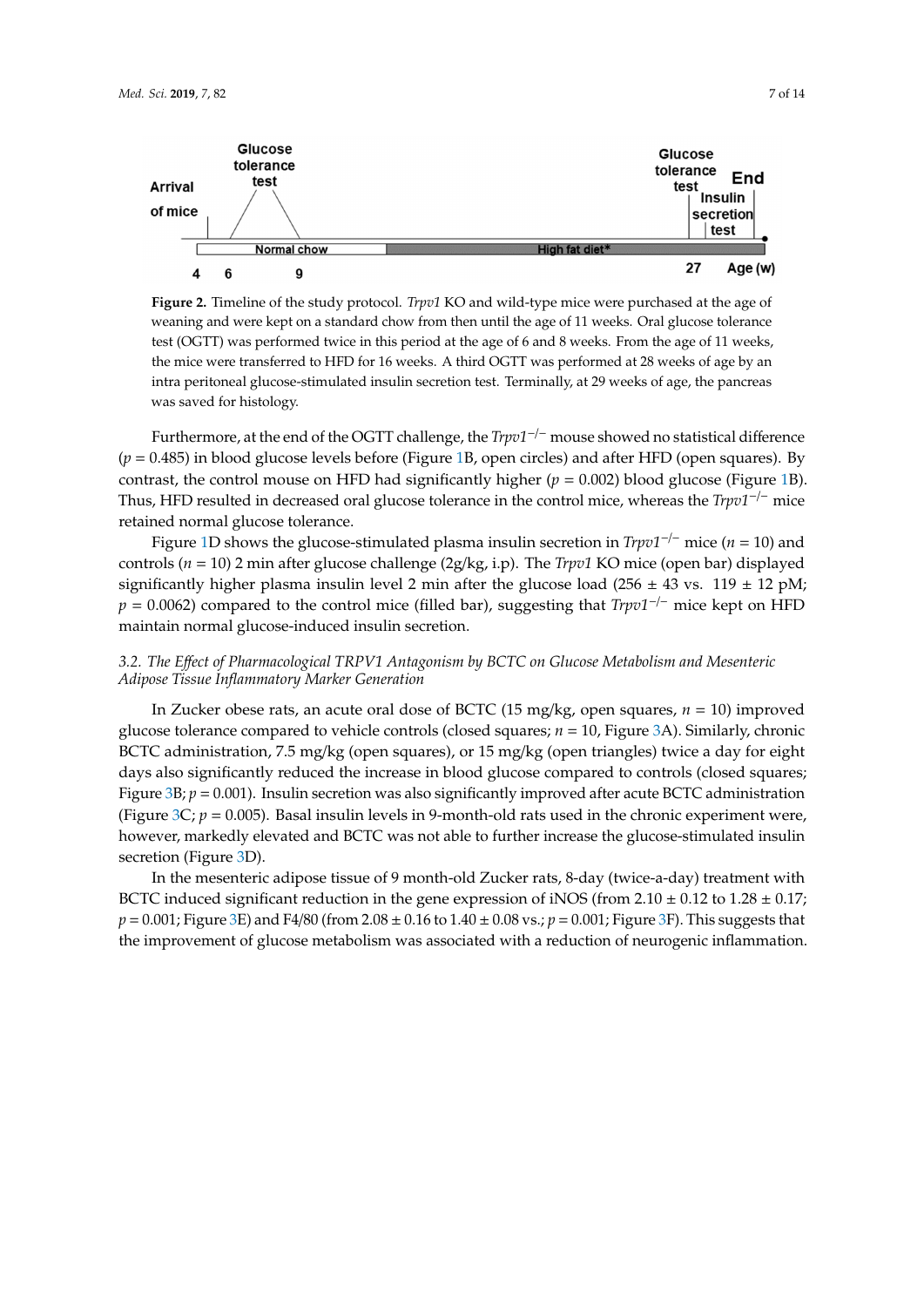<span id="page-7-0"></span>

TRPV1 antagonist, BCTC. The rats were given an oral dose of BCTC (15 mg/kg, open squares) or vehicle control (closed squares) by gavage at time −30 min. At time 0, glucose was given orally by gavage and plasma glucose was determined. (**B**) The oral glucose tolerance in male glucose intolerant Zucker obese rats after chronic oral dosing of the TRPV1 antagonist, BCTC. Groups of 9-month-old rats (10 animals each) were given an oral dose of BCTC, 7.5 mg/kg (open squares) or 15 mg/kg (open triangles), by gavage twice-a-day for 8 days. Control rats received vehicle (closed squares). After the last dose (at time -30 min), OGTT was performed. At time 0, glucose was given orally by gavage and plasma glucose was measured in blood samples taken from the tail tips of conscious rats. (C) Plasma insulin levels in male Zucker obese rats following acute BCTC (open squares) or vehicle (closed squares) treatment. Insulin was determined in blood samples corresponding to (A). (D) Plasma insulin levels in male Zucker obese rats following chronic BCTC (7.5 mg/kg, open squares; 15 mg/kg, open triangles) or vehicle (closed squares) administration. Measurements in blood samples taken in  $(B)$ . (E) At the or vehicle (closed squares) administration. Measurements in blood samples taken in  $(B)$ . (E) At the age of 9 months, the mesenterial fat depots were removed from BCTC-treated and control rats during anesthesia 30 min after the last dosing. Inducible nitric oxide synthase (iNOS) (E) and macrophage<br>marker F4/80 levels (F) were determined as detailed in the Methods Section. marker F4/80 levels (F) were determined as detailed in the Methods Section. **Figure 3.** (**A**) The oral glucose tolerance test in male Zucker obese rats after acute oral dosing of the

#### macrophage marker F4/80 levels **(F)** were determined as detailed in the Methods Section. **4. Discussion**

The main finding of this study is that pharmacological blockade of TRPV1 is capable of preventing, or even reversing, glucose intolerance in rodent models of T2DM. If this observation holds true in T2DM patients, TRPV1 antagonists may be promising drug candidates to treat impaired glucose tolerance, insulin secretion, and insulin resistance.

Ideally, a novel anti-diabetes drug should normalize blood glucose, reduce bodyweight/obesity, **4. Discussion**  study, we investigated the effect of TRPV1 blockade on hyperglycemia indirectly by assessing oral glucose tolerance (i.e., the ability to clear orally administered glucose), both as a direct measurement of blood glucose and the insulin response to oral glucose. We also determined the effect of genetic TRPV1 inactivation on weight gain in response to HFD. However, we did not assess the effect of TRPV1 inactivation on CVD risk. Of note, the selective TRPV1 antagonist, AZV1, was reported to improve lipid metabolism in obese (*ob*/*ob*) mice [\[27\]](#page-11-13). This observation implies a protective role for TRPV1 antagonism against diabetes-associated CVD. and mitigate the risk of developing cardiovascular disease (CVD) (reviewed in [\[1\]](#page-10-0)). In the current

Hyperglycemia may develop either as a consequence of impaired insulin secretion or decreased insulin sensitivity (insulin resistance). Following glucose challenge, the body is unable to clear the excess glucose; this effect is referred to as glucose intolerance. Elevated fasting blood glucose occurs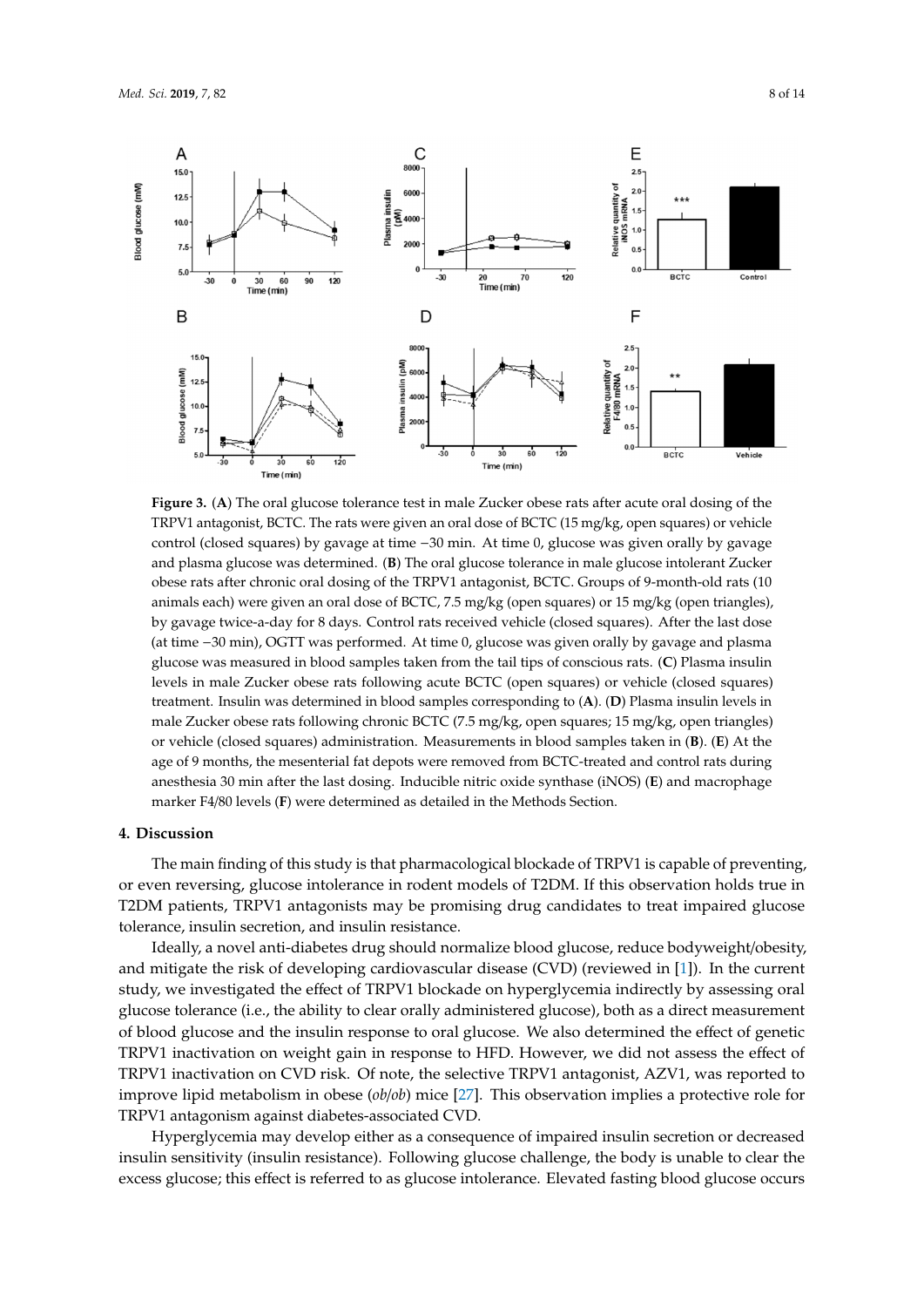when excess glucose is not cleared during the night fasting. The progress into frank diabetes is gradual: first, moderately impaired glucose tolerance develops and then fasting hyperglycemia, heralding the onset of frank diabetes. The OGTT is the standard test used in the diagnosis of diabetes-associated glucose intolerance in man. This assay is also widely used in animal models of T2DM to measure the state of glucose intolerance.

In this study, we used OGTT to determine the effect of TRPV1 inactivation on hyperglycemia in *Trpv1* KO and wild-type mice kept on HFD, a model of glucose intolerance. Moreover, we studied the effect of BCTC, a small molecule TRPV1 antagonist [\[24](#page-11-10)[,25\]](#page-11-11), on oral glucose tolerance in Zucker obese rats, a model of human obesity and insulin resistance [\[18\]](#page-11-4).

Previously, we determined the role of capsaicin-sensitive, TRPV1-expressing nerves in experimental diabetes (reviewed in [\[11\]](#page-10-10)). We showed that desensitization of these nerves by capsaicin [\[14\]](#page-11-0) its ultrapotent analog, resiniferatoxin [\[30\]](#page-11-16), improves glucose metabolism in experimental animals. When activated, capsaicin-sensitive nerves release proinflammatory and vasoactive neuropeptides—most notably, calcitonin gene-related peptide (CGRP)—that are capable of inhibiting insulin secretion (reviewed in [\[11\]](#page-10-10)). In theory, reduced levels of these neuropeptides should lead to improved insulin secretion and reduced insulin resistance. Indeed, this was what we found after capsaicin and resiniferatoxin treatment.

TRPV1 is a downstream co-incidence signal detector and integrator on capsaicin-sensitive neurons (reviewed in [\[31,](#page-11-17)[32\]](#page-11-18)). Various stimuli can act in concert to activate TRPV1 either directly or indirectly, of which heat, protons, and pungent substances (e.g., capsaicin) are the most studied [\[17,](#page-11-3)[31,](#page-11-17)[32\]](#page-11-18). The existence of endogenous TRPV1 activators (so-called "endovanilloids") remains speculative [\[33\]](#page-11-19). For example, anandamide (a cannabinoid CB1 receptor ligand) can activate TRPV1 in vitro [\[34\]](#page-12-0), but it is unclear whether anandamide can reach sufficiently high concentrations in vivo to produce the same effect [\[33\]](#page-11-19).

Capsaicin desensitization clearly establishes a role of TRPV1-expressing nerves in a biological function. However, it does not necessarily imply that TRPV1 is directly involved since capsaicin renders the whole neuron non-functioning [\[17\]](#page-11-3). A well-known example is the rat airway where capsaicin desensitization completely abolishes the neurogenic inflammatory response to cigarette smoke [\[35\]](#page-12-1). Irritant compounds in cigarette smoke, however, do not target TRPV1, but rather another receptor, TRPA1, which is co-expressed with TRPV1 on capsaicin-sensitive nerves [\[36\]](#page-12-2).

In the present study, we wanted to dissect the direct role of TRPV1 in glucose metabolism. First, we induced impaired glucose tolerance in mice by HFD and asked the question whether this could be prevented by the genetic inactivation of TRPV1 (*Trpv1*−/<sup>−</sup> mice). The HFD-induced impaired glucose tolerance is a useful preclinical model to determine the efficacy of novel anti-diabetic drugs. For instance, allosteric glucokinase activators improve glucose tolerance in this model [\[37\]](#page-12-3). In agreement with previous experiments, we found that HFD induced glucose intolerance in the control mice. By contrast, HFD did not impair glucose metabolism in the *Trpv1*−/<sup>−</sup> animals, suggesting lack of TRPV1 activity prevents the development of obesity-induced disturbance in glucose metabolism.

The original interest in TRPV1 was generated by its postulated role in pain perception [\[17](#page-11-3)[,31](#page-11-17)[,32\]](#page-11-18). The effect of genetic TRPV1 inactivation was extensively studied on heat pain perception (reviewed in [\[31](#page-11-17)[,32\]](#page-11-18)), nociceptive and inflammatory pain [\[38\]](#page-12-4), and body temperature regulation [\[39](#page-12-5)[–41\]](#page-12-6). The molecular cloning of the *Trpv1* gene in 1997 had launched major drug discovery programs aimed at identifying potent and selective TRPV1 antagonists [\[32\]](#page-11-18). Indeed, a number of TRPV1 antagonists have already entered phase 1 and 2 clinical trials for the indications of migraine, osteoarthritic pain, chronic cough, and atopic dermatitis, just to cite a few examples [\[32,](#page-11-18)[42\]](#page-12-7). Some TRPV1 antagonists caused a febrile reaction and/or a modest increase in noxious heat pain threshold, whereas others did not (reviewed in [\[42\]](#page-12-7)). Other significant adverse effects have not been reported and TRPV1 antagonists were deemed generally safe [\[43\]](#page-12-8). That said, recent experiments performed with *Trpv1* KO animals have raised concerns about a possible pro-inflammatory outcome of TRPV1 deficiency [\[44](#page-12-9)[–47\]](#page-12-10). Until the apparent disconnect between animal experiments and human studies are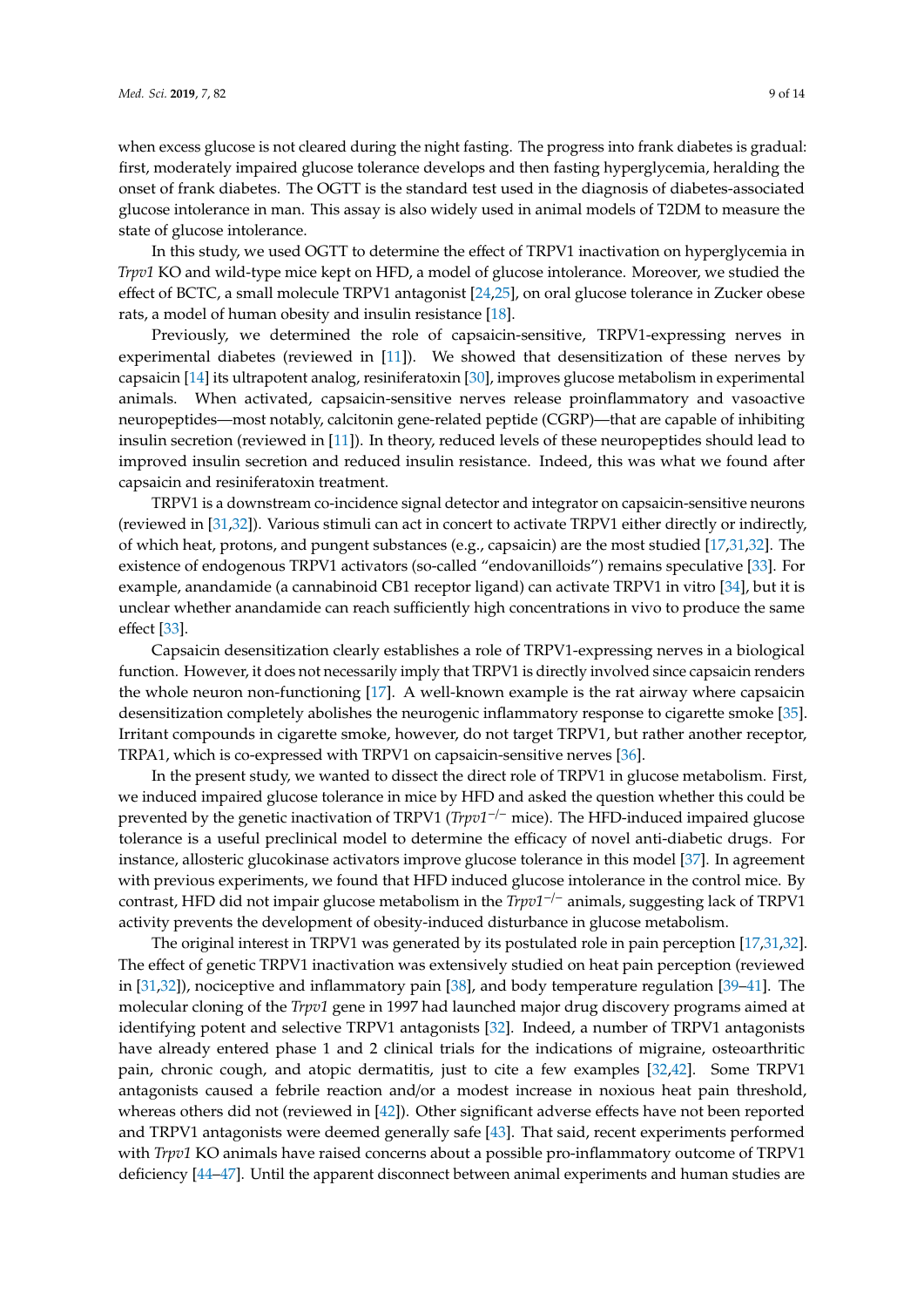dissolved, patients taking TRPV1 antagonists should be carefully monitored for sepsis, hypertension, renal, and cardiovascular inflammation.

Capsaicin-desensitized rats are smaller and leaner than the vehicle controls [\[48\]](#page-12-11). The effect of genetic TRPV1 inactivation on body weight, however, remains controversial with conflicting results. First, *Trpv1*−/<sup>−</sup> mice were reported to be protected from obesity when kept on HFD [\[49\]](#page-12-12). Subsequent studies either detected no effect [\[50\]](#page-12-13) or described an age-related change: *Trpv1* KO mice were hyperactive and lean when young and then, conversely, "lazy" and fat when they grow old [\[51\]](#page-12-14). Moreover, obesity in the old *Trpv1* KO mice was associated with insulin resistance [\[52\]](#page-12-15). This observation clearly contrasts to the metabolic health and longevity of TRPV1 deficient mice in a different study [\[53\]](#page-12-16).

Motter and Ahern [\[49\]](#page-12-12) reported smaller fat depots and body weights in their *Trpv1* KO animals compared to wild-type controls. Our study agrees with the reduced body weight. We also noticed that *Trpv1<sup>-/−</sup>* mice gained less weight than their controls when fed HFD. However, we did not notice any difference between *Trpv1* KO and wild-type mice with regard to organ weights or fat depots. This discrepancy may reflect the different fat content in the HDF used by Motter and Ahern (11%) and in our study (58%). Importantly, data from both studies showed a reduction in body weight gain when the TRPV1 is not present, supporting the hypothesis that sensory nerves play a relevant role in the regulation of metabolism, including body weight.

Here, we show that pharmacological blockade by a small molecule antagonist of TRPV1 (BCTC) can recapitulate the phenotype of the *Trpv1* KO mouse fed by HFD in terms of improved handling of glucose. This implies a therapeutic potential for *per os* TRPV1 antagonists in the management of diabetic patients. That said, our results are preliminary with a number of limitations. First, our positive results obtained in animal models of diabetes must be confirmed in diabetic patients. Second, it is unclear if our observations also apply to non-obese diabetics. Thirdly, the long-terms effects of TRPV1 antagonist administration need to be investigated both for beneficial actions (for example, reduced CVD risk, including obesity-induced hypertension [\[50\]](#page-12-13)) and adverse effects such as impaired noxious heat perception [\[31,](#page-11-17)[32\]](#page-11-18)).

Another caveat is that we did not measure energy expenditure in our experimental animals. There are reports that dietary capsaicin may keep humans lean [\[54,](#page-12-17)[55\]](#page-13-0), but no clinical study has been done with regard to the use of TRPV1 antagonists in the treatment or prevention of obesity.

A well-documented effect of TRPV1 blockade is the loss of the neurogenic inflammatory response (reviewed in [\[17,](#page-11-3)[56\]](#page-13-1)). Of note, obesity-induced pathologies, such as diabetes, seem to be associated with a low-grade inflammatory state [\[10\]](#page-10-9). In keeping with this, activation of the inflammatory lipoxygenase pathway has been found in Zucker obese rats [\[57\]](#page-13-2). In this study, we assessed the level of two inflammatory markers, F4/80 and iNOS, in the mesenteric fat: Both were significantly reduced after the TRPV1 antagonist BCTC was administered. Our findings suggest that a low-grade inflammatory component may be reduced concomitantly with the improved glucose tolerance. In accordance with this model, TRPV1 antagonists (including BCTC used in our experiments) were shown to block the release of interleukin 1β (IL-1β) and IL-6 from murine macrophages stimulated by lipopolysaccharide, LPS [\[58\]](#page-13-3). Likewise, in skeletal muscle, both pharmacological blockade of TRPV1 by antagonists and *Trpv1* knockdown by siRNA suppressed heat-induced IL-6 release [\[59\]](#page-13-4). Furthermore, in the human skin the TRPV1 inhibitory peptide, TIP, attenuated the UV-induced increase in the expression of the pro-inflammatory cytokines IL-6 and IL-8 [\[60\]](#page-13-5). Taken together these observations support the conclusion that "raised levels of adipokines in wild-type but not TRPV1 knockout mice is in keeping with TRPV1 involvement in stimulating the proinflammatory network that is central to obesity induced hypertension" [\[50\]](#page-12-13).

[Parenthetically, the converse effect was also reported: namely, TRPV1 activation resulted in the elevation of the expression of IL-1β, IL6, and Tumor Necrosis factor (TNF)-α [\[61\]](#page-13-6), and genetic ablation of *Trpv1* prevented neuronal activation by IL-1β [\[62\]](#page-13-7). The explanation for these seemingly conflicting findings is unknown.]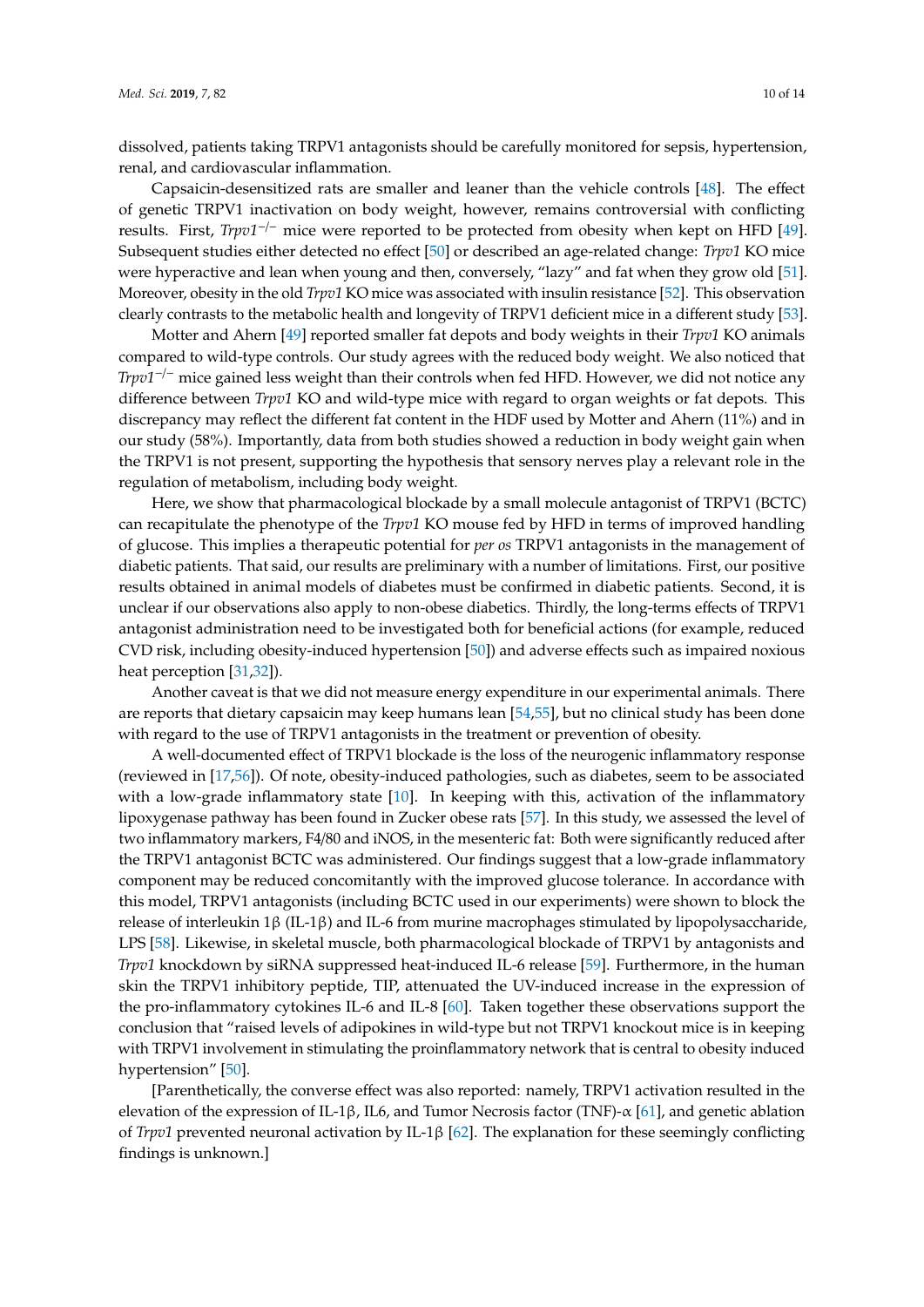Interestingly, TRPV1 activation was also reported to improve glucose homeostasis by enhancing glucagon-like peptide-1 secretion in the gut [\[63\]](#page-13-8). The phenomenon that TRPV1 activation and blockade produce similar biological outcome via distinct molecular mechanisms is not unprecedented. Indeed, both low-dose capsaicin creams (that activate TRPV1) and high-dose capsaicin patches (that inactivate TRPV1) are in clinical practice to achieve pain relief [\[17\]](#page-11-3).

We conclude that TRPV1 antagonists may represent a class of novel anti-diabetic drugs that regulate hyperglycemia and prevent weight gain by ameliorating the low-grade inflammation that is seen in diabetes and in obesity.

**Author Contributions:** Conceptualization, D.X.G.; Methodology, J.F., I.N., C.G., A.C., J.B.H.; Software, I.N.; Formal Analysis, D.X.G., A.C., I.N., C.G., A.J.H.; Writing-Original Draft Preparation, D.X.G.; Writing-Review & Editing, A.S.; Visualization, I.N., A.C.; Supervision, D.X.G.; Project Administration, D.X.G.

**Funding:** The study was funded by Novo Nordisk A/S, Denmark (2003–2005).

**Acknowledgments:** We thank Wei Liu, Karina Zeiler Lange, Linda Buch Rasmussen, Susanne Primdahl, Pia Rothe and Pia Birn for the excellent technical assistance. Parts of the data have been previously published in a patent application [\[64\]](#page-13-9) or was presented at the 2007 European Neuropeptide Club Meeting, Santorini, Greece.

**Conflicts of Interest:** Dorte X. Gram is the founder, shareholder and CEO of Pila Pharma that holds several patents on the use of TRPV1 antagonists in diabetes and obesity. Arpad Szallasi is a scientific advisor to Pila Pharma. All other authors report no potential conflicts of interest.

#### **References**

- <span id="page-10-0"></span>1. Umpierrez, G.E. (Ed.) *Therapy for Diabetes Mellitus and Related Disorders*, 6th ed.; American Diabetes Association: San Francisco, CA, USA, 2014.
- <span id="page-10-1"></span>2. Seuring, T.; Archangelidi, O.; Suhrcke, M. The Economic Costs of Type 2 Diabetes: A Global Systematic Review. *Pharmacoeconomics* **2015**, *33*, 811–831. [\[CrossRef\]](http://dx.doi.org/10.1007/s40273-015-0268-9) [\[PubMed\]](http://www.ncbi.nlm.nih.gov/pubmed/25787932)
- <span id="page-10-2"></span>3. The World Health Organization. Fact Sheets: Diabetes. Available online: http://[www.who.int](http://www.who.int/mediacentre/factsheets/fs312/en/)/mediacentre/ [factsheets](http://www.who.int/mediacentre/factsheets/fs312/en/)/fs312/en/ (accessed on 10 July 2019).
- <span id="page-10-3"></span>4. Pop, L.M.; Lingvay, I. The infamous, famous sulfonylureas and cardiovascular safety: Much ado about nothing? *Curr. Diab. Rep.* **2017**, *17*, 124–132. [\[CrossRef\]](http://dx.doi.org/10.1007/s11892-017-0954-4) [\[PubMed\]](http://www.ncbi.nlm.nih.gov/pubmed/29063276)
- <span id="page-10-4"></span>5. Mazidi, M.; Rezaie, P.; Gao, H.; Kengne, A.P. Effect of Sodium-Glucose Cotransport-2 Inhibitors on Blood Pressure in People With Type 2 Diabetes Mellitus: A Systematic Review and Meta-Analysis of 43 Randomized Control Trials With 22 528 Patients. *J. Am. Hear. Assoc.* **2017**, *6*, e004007. [\[CrossRef\]](http://dx.doi.org/10.1161/JAHA.116.004007) [\[PubMed\]](http://www.ncbi.nlm.nih.gov/pubmed/28546454)
- <span id="page-10-5"></span>6. Lamos, E.L.; A Stein, S.; Davis, S.N. Sulfonylureas and meglitinides: historical and contemporary issues. *Panminerva Med.* **2013**, *55*, 239–251. [\[PubMed\]](http://www.ncbi.nlm.nih.gov/pubmed/24088798)
- <span id="page-10-6"></span>7. Goltsman, I.; Khoury, E.E.; Winaver, J.; Abassi, Z. Does Thiazolidinedione therapy exacerbate fluid retention in congestive heart failure? *Pharmacol. Ther.* **2016**, *168*, 75–97. [\[CrossRef\]](http://dx.doi.org/10.1016/j.pharmthera.2016.09.007)
- <span id="page-10-7"></span>8. Nassif, M.; Kosiborod, M. Effect of glucose-lowering therapies on heart failure. *Nat. Rev. Cardiol.* **2018**, *15*, 282–291. [\[CrossRef\]](http://dx.doi.org/10.1038/nrcardio.2017.211) [\[PubMed\]](http://www.ncbi.nlm.nih.gov/pubmed/29368701)
- <span id="page-10-8"></span>9. Drugs.com. Empagliflozin Side Effects. Available online: https://www.drugs.com/sfx/[empagliflozin-side](https://www.drugs.com/sfx/empagliflozin-side-effects.html)eff[ects.html](https://www.drugs.com/sfx/empagliflozin-side-effects.html) (accessed on 10 July 2019).
- <span id="page-10-9"></span>10. Frasca, D.; Blomberg, B.B.; Paganelli, R. Aging, Obesity, and Inflammatory Age-Related Diseases. *Front. Immunol.* **2017**, *8*, 1745. [\[CrossRef\]](http://dx.doi.org/10.3389/fimmu.2017.01745) [\[PubMed\]](http://www.ncbi.nlm.nih.gov/pubmed/29270179)
- <span id="page-10-10"></span>11. Gram, D.X.; Holst, J.J.; Szallasi, A. TRPV1: A potential therapeutic target in type 2 diabetes and co-morbidities? *Trends Mol. Med.* **2017**, *23*, 1002–1013. [\[CrossRef\]](http://dx.doi.org/10.1016/j.molmed.2017.09.005)
- <span id="page-10-11"></span>12. Koopmans, S.J.; Leighton, B.; DeFronzo, R.A. Neonatal deafferentiation of capsaicin-sensitive sensory nerves increases in vivo insulin sensitivity in conscious adult rats. *Diabetologia* **1998**, *41*, 813–820. [\[CrossRef\]](http://dx.doi.org/10.1007/s001250050992)
- <span id="page-10-12"></span>13. Gram, D.X.; Ahren, B.; Nagy, I.; Olsen, U.B.; Brand, C.L.; Sundler, F.; Tabanera, R.; Svendsen, O.; Carr, R.D.; Santha, P.; et al. Capsaicin-sensitive sensory fibers in the islets of Langerhans contribute to defective insulin secretion in Zucker diabetic rat, an animal model for some aspects of human type 2 diabetes. *Eur. J. Neurosci.* **2007**, *25*, 213–223. [\[CrossRef\]](http://dx.doi.org/10.1111/j.1460-9568.2006.05261.x)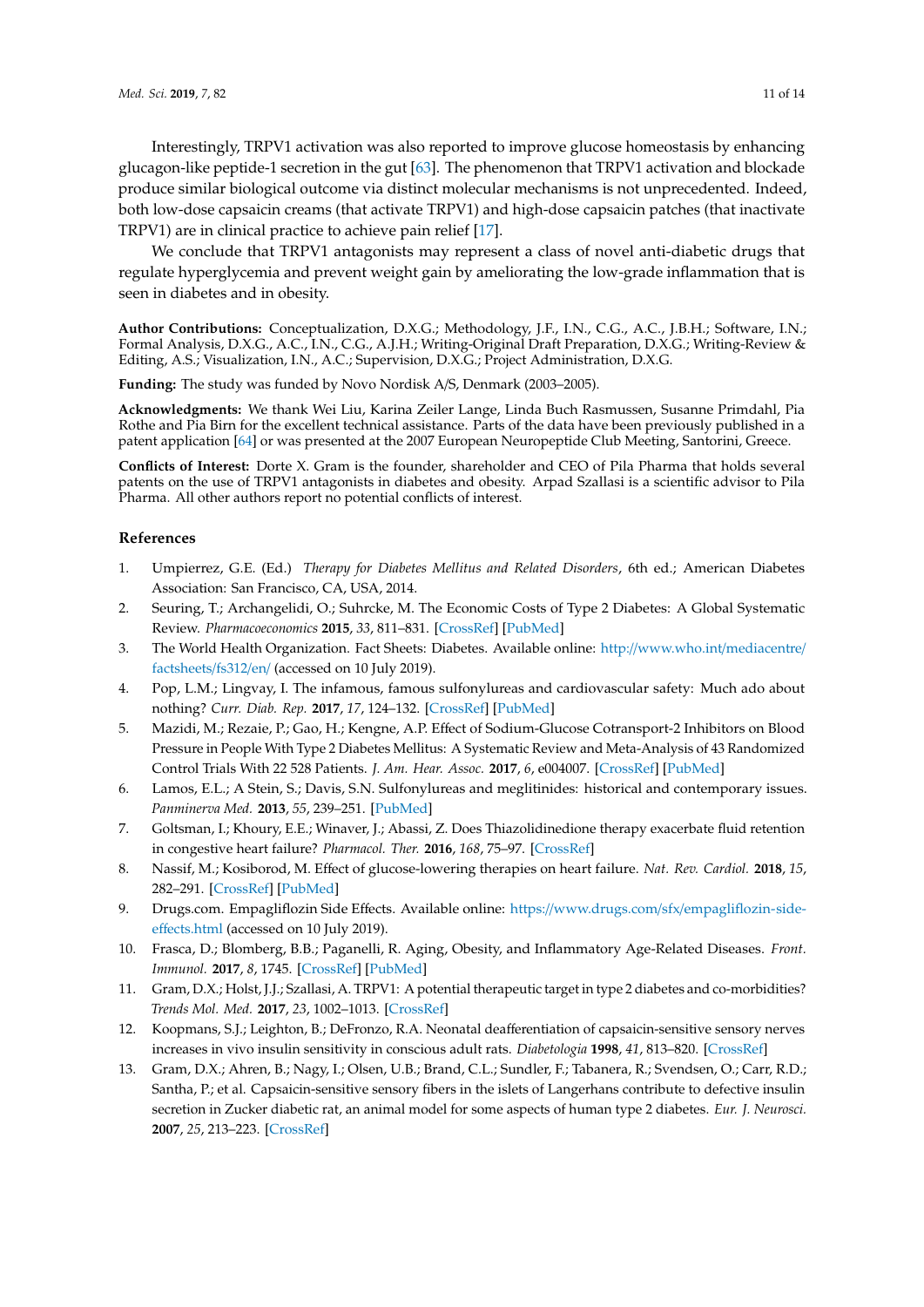- <span id="page-11-0"></span>14. Gram, D.X.; Hansen, A.J.; Wilken, M.; Elm, T.; Svendsen, O.; Carr, R.D.; Ahrén, B.; Brand, C.L. Plasma calcitonin gene-related peptide is increased prior to the onset of obesity, and sensory denervation by capsaicin improves oral glucose tolerance in obese Zucker rats. *Eur. J. Endocrinol.* **2005**, *153*, 963–969. [\[CrossRef\]](http://dx.doi.org/10.1530/eje.1.02046) [\[PubMed\]](http://www.ncbi.nlm.nih.gov/pubmed/16322403)
- <span id="page-11-1"></span>15. Ishizuka, J.; Greeley, G.H., Jr.; Cooper, C.W.; Thompson, J.C. Effect of calcitonin gene-related peptide on glucose and gastric inhibitory polypeptide-stimulated insulin release from cultured newborn and adult rat islet cells. *Regul. Pept.* **1988**, *20*, 73–82. [\[CrossRef\]](http://dx.doi.org/10.1016/0167-0115(88)90059-6)
- <span id="page-11-2"></span>16. Wick, E.C.; Hoge, S.G.; Grahn, S.W.; Kim, E.; Divino, L.A.; Grady, E.F.; Bunnett, N.W.; Kirkwood, K.S. Transient receptor potential vanilloid 1, calcitonin gene-related peptide, and substance P mediate nociception in acute pancreatitis. *Am. J. Physiol. Liver Physiol.* **2006**, *290*, G959–G969. [\[CrossRef\]](http://dx.doi.org/10.1152/ajpgi.00154.2005) [\[PubMed\]](http://www.ncbi.nlm.nih.gov/pubmed/16399878)
- <span id="page-11-3"></span>17. Szallasi, A.; Blumberg, P.M. Vanilloid (capsaicin) receptors and mechanisms. *Pharmacol. Rev.* **1999**, *51*, 159–212. [\[PubMed\]](http://www.ncbi.nlm.nih.gov/pubmed/10353985)
- <span id="page-11-4"></span>18. Zucker, T.F.; Zucker, L.M. Hereditary Obesity in the Rat Associated with High Serum Fat and Cholesterol. *Exp. Boil. Med.* **1962**, *110*, 165–171. [\[CrossRef\]](http://dx.doi.org/10.3181/00379727-110-27455)
- <span id="page-11-5"></span>19. McCaleb, M.L.; Sredy, J. Metabolic abnormalities of the hyperglycemic obese Zucker rat. *Metabolism* **1992**, *41*, 522–525. [\[CrossRef\]](http://dx.doi.org/10.1016/0026-0495(92)90212-S)
- <span id="page-11-6"></span>20. Hello Bio. BCTC (HB1190). Available online: https://[www.hellobio.com](https://www.hellobio.com/bctc.html)/bctc.html (accessed on 10 July 2019).
- <span id="page-11-7"></span>21. Correll, C.C.; Phelps, P.T.; Anthes, J.C.; Umland, S.; Greenfeder, S. Cloning and pharmacological characterization of mouse TRPV1. *Neurosci. Lett.* **2004**, *370*, 55–60. [\[CrossRef\]](http://dx.doi.org/10.1016/j.neulet.2004.07.058)
- <span id="page-11-8"></span>22. Behrendt, H.J.; Germann, T.; Gillen, C.; Hatt, H.; Jostock, R. Characterization of the mouse cold-menthol receptor TRPM8 and vanilloid receptor type-1 VR1 using a fluorometric imaging plate reader (FLIPS) assay. *Eur. J. Pharmacol.* **2004**, *141*, 737–745. [\[CrossRef\]](http://dx.doi.org/10.1038/sj.bjp.0705652)
- <span id="page-11-9"></span>23. Fajardo, O.; Meseguer, V.; Belmonte, C.; Viana, F. TRPA1 Channels Mediate Cold Temperature Sensing in Mammalian Vagal Sensory Neurons: Pharmacological and Genetic Evidence. *J. Neurosci.* **2008**, *28*, 7863–7875. [\[CrossRef\]](http://dx.doi.org/10.1523/JNEUROSCI.1696-08.2008)
- <span id="page-11-10"></span>24. Valenzano, K.J.; Grant, E.R.; Wu, G.; Hachicha, M.; Schmid, L.; Tafesse, L.; Sun, Q.; Rotshteyn, Y.; Francis, J.; Limberis, J.; et al. N-(4-tertiarybutylphenyl)-4-(3-chloropyridin-2-yl)tetrahydropyrazine-1(2H)-carboxamide (BCTC), a novel, orally effective vanilloid receptor 1 antagonist with analgesic properties: I. in vitro characterization and pharmacokinetic properties. *J. Pharmacol. Exp. Ther.* **2001**, *306*, 377–386. [\[CrossRef\]](http://dx.doi.org/10.1124/jpet.102.045674)
- <span id="page-11-11"></span>25. Pomonis, J.D.; Harrison, J.E.; Mark, L.; Bristol, D.R.; Valenzano, K.J.; Walker, K. N-(4-tertiarybutylphenyl)-4-(3-chloropyridin-2-yl)tetrahydropyrazine-1(2H)-carboxamide (BCTC), a novel, orally effective vanilloid receptor 1 antagonist with analgesic properties: II. In vivo characterization in rat models of inflammatory and neuropathic pain. *J. Pharmacol. Exp. Ther.* **2003**, *306*, 387–393. [\[PubMed\]](http://www.ncbi.nlm.nih.gov/pubmed/12721336)
- <span id="page-11-12"></span>26. Tanaka, H.; Shimaya, A.; Kiso, T.; Kuramochi, T.; Shimokawa, T.; Shibasaki, M. Enhanced insulin secretion and sensitization in diabetic mice on chronic treatment with a transient receptor potential vanilloid 1 antagonist. *Life Sci.* **2011**, *88*, 559–563. [\[CrossRef\]](http://dx.doi.org/10.1016/j.lfs.2011.01.016) [\[PubMed\]](http://www.ncbi.nlm.nih.gov/pubmed/21277869)
- <span id="page-11-13"></span>27. Fredin, M.F.; Kjellstedt, A.; Smith, D.M.; Oakes, N. The novel TRPV1 antagonist, AZV1, improves insulin sensitivity in ob/ob mice. Presented at Proceedings of European Associated for the Study of Diabetes, Stockholm, Sweden, 14–18 September 2015; (poster 599-P). Available online: https://[www.researchgate.net](https://www.researchgate.net/publication/313369150)/ [publication](https://www.researchgate.net/publication/313369150)/313369150 (accessed on 10 July 2019).
- <span id="page-11-14"></span>28. Qiagen. *RNeasy Mini Handbook* (4th Edition, June 2012). Available online: https://[www.qiagen.com](https://www.qiagen.com/es/resources/resourcedetail?id=14e7cf6e-521a-4cf7-8cbc-bf9f6fa33e24&lang=en)/es/ resources/resourcedetail?id=[14e7cf6e-521a-4cf7-8cbc-bf9f6fa33e24&lang](https://www.qiagen.com/es/resources/resourcedetail?id=14e7cf6e-521a-4cf7-8cbc-bf9f6fa33e24&lang=en)=en (accessed on 10 July 2019).
- <span id="page-11-15"></span>29. Exiqon. Universal ProbeLibrary Exiqon. Available online: http://[www.probelibrary.com](http://www.probelibrary.com) (accessed on 10 July 2019).
- <span id="page-11-16"></span>30. Gram, D.X.; Hansen, A.J.; Deacon, C.F.; Brand, C.L.; Ribel, U.; Wilken, M.; Carr, R.D.; Svendsen, O.; Ahren, B. Sensory nerve desensitization by resiniferatoxin improves glucose tolerance and increases insulin secretion in Zucker Diabetic Fatty rats and is associated with reduced plasma activity of dipeptidyl peptidase IV. *Eur. J. Pharmacol.* **2005**, *509*, 211–217. [\[CrossRef\]](http://dx.doi.org/10.1016/j.ejphar.2004.12.039) [\[PubMed\]](http://www.ncbi.nlm.nih.gov/pubmed/15733558)
- <span id="page-11-17"></span>31. Caterina, M.J.; Julius, D. The vanilloid receptor: a molecular gateway to the pain pathway. *Annu. Rev. Neurosci.* **2001**, *24*, 487–517. [\[CrossRef\]](http://dx.doi.org/10.1146/annurev.neuro.24.1.487) [\[PubMed\]](http://www.ncbi.nlm.nih.gov/pubmed/11283319)
- <span id="page-11-18"></span>32. Szallasi, A.; Cortright, D.N.; Blum, C.A.; Eid, S.R. The vanilloid receptor TRPV1: 10 years from channel cloning to antagonist proof-of-concept. *Nat. Rev. Drug Discov.* **2007**, *6*, 357–372. [\[CrossRef\]](http://dx.doi.org/10.1038/nrd2280) [\[PubMed\]](http://www.ncbi.nlm.nih.gov/pubmed/17464295)
- <span id="page-11-19"></span>33. Di Marzo, V.; Blumberg, P.M.; Szallasi, A. Endovanilloid signalling in pain. *Curr. Opin. Neurobiol.* **2002**, *12*, 372–379. [\[CrossRef\]](http://dx.doi.org/10.1016/S0959-4388(02)00340-9)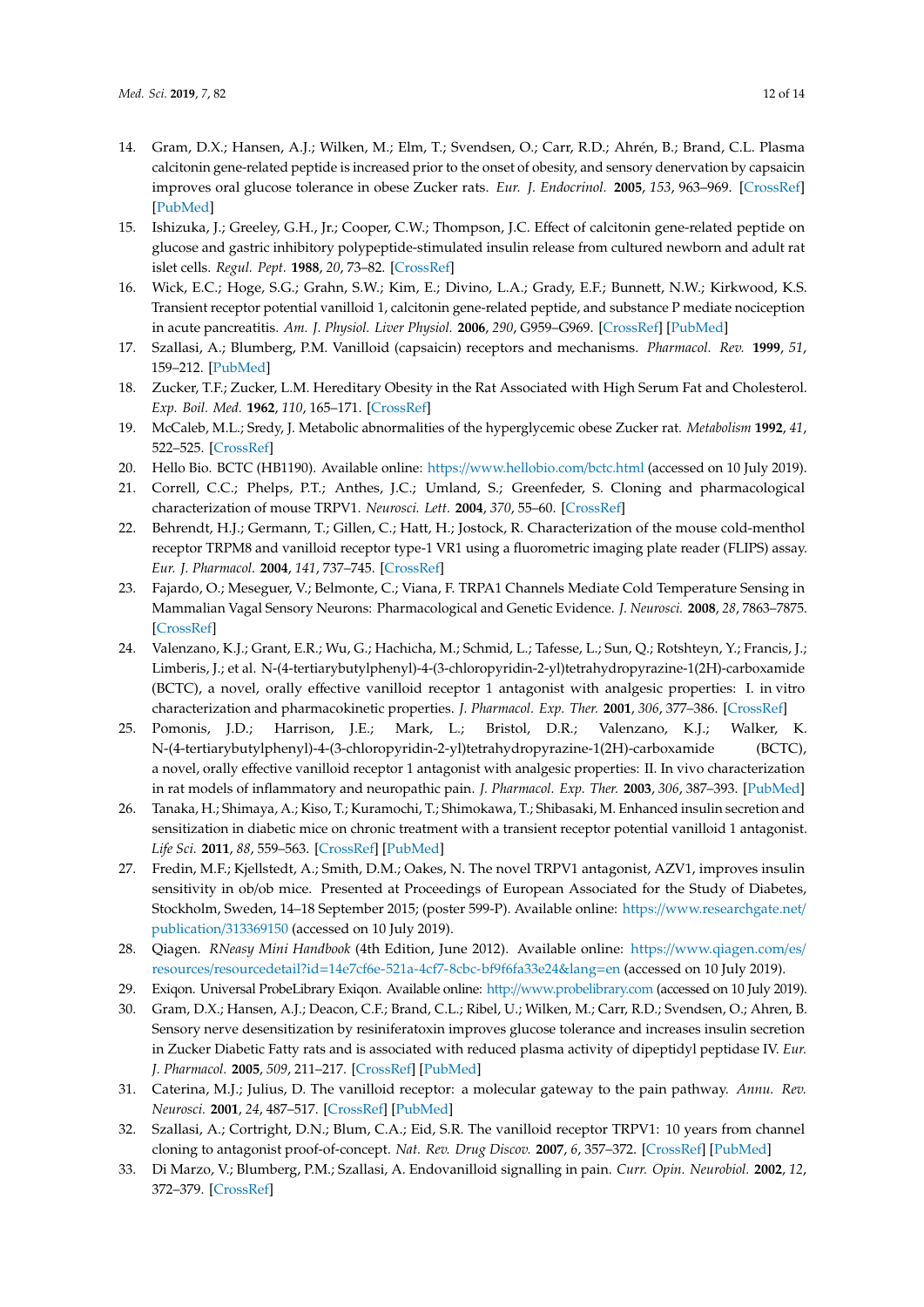- <span id="page-12-0"></span>34. Smart, D.; Gunthorpe, M.J.; Jerman, J.C.; Nasir, S.; Gray, J.; I Muir, A.; Chambers, J.K.; Randall, A.D.; Davis, J.B. The endogenous lipid anandamide is a full agonist at the human vanilloid receptor (hVR1). *Br. J. Pharmacol.* **2000**, *129*, 227–230. [\[CrossRef\]](http://dx.doi.org/10.1038/sj.bjp.0703050)
- <span id="page-12-1"></span>35. Lundberg, J.M.; Saria, A. Capsaicin-induced desensitization of airway mucosa to cigarette smoke, mechanical and chemical irritants. *Nature* **1983**, *302*, 251–253. [\[CrossRef\]](http://dx.doi.org/10.1038/302251a0)
- <span id="page-12-2"></span>36. André, E.; Campi, B.; Materazzi, S.; Trevisani, M.; Amadesi, S.; Massi, D.; Creminon, C.; Vaksman, N.; Nassini, R.; Civelli, M.; et al. Cigarette smoke–induced neurogenic inflammation is mediated by α,β-unsaturated aldehydes and the TRPA1 receptor in rodents. *J. Clin. Investig.* **2008**, *118*, 2574–2582. [\[CrossRef\]](http://dx.doi.org/10.1172/JCI34886)
- <span id="page-12-3"></span>37. Grimbsby, J.; Sarabu, R.; Corbett, W.L.; Haynes, N.E.; Bizzarro, F.T.; Coffey, J.W.; Guertin, K.R.; Hilliard, D.W.; Kester, R.F.; Mahaney, P.E.; et al. Allosteric activators of glucokinase: potential role in diabetes therapy. *Science* **2003**, *301*, 370–373. [\[CrossRef\]](http://dx.doi.org/10.1126/science.1084073)
- <span id="page-12-4"></span>38. Pogatzki-Zahn, E.M.; Shimizu, I.; Caterina, M.; Raja, S.N. Heat hyperalgesia after incision requires TRPV1 and is distinct from pure inflammatory pain. *Pain* **2005**, *115*, 296–307. [\[CrossRef\]](http://dx.doi.org/10.1016/j.pain.2005.03.010) [\[PubMed\]](http://www.ncbi.nlm.nih.gov/pubmed/15911156)
- <span id="page-12-5"></span>39. Iida, T.; Shimizu, I.; Nealen, M.L.; Campbell, A.; Caterina, M. Attenuated fever in mice lacking TRPV1. *Neurosci. Lett.* **2005**, *378*, 28–33. [\[CrossRef\]](http://dx.doi.org/10.1016/j.neulet.2004.12.007) [\[PubMed\]](http://www.ncbi.nlm.nih.gov/pubmed/15763167)
- 40. Kanizsai, P.; Garami, A.; Solymar, M.; Szolcsányi, J.; Szelényi, Z. Energetics of fasting heterothermia in TRPV1-KO and wild type mice. *Physiol. Behav.* **2009**, *96*, 149–154. [\[CrossRef\]](http://dx.doi.org/10.1016/j.physbeh.2008.09.023) [\[PubMed\]](http://www.ncbi.nlm.nih.gov/pubmed/18938188)
- <span id="page-12-6"></span>41. Garami, A.; Pakai, E.; Oliveira, D.L.; Steiner, A.A.; Wanner, S.P.; Almeida, M.C.; Lesnikov, V.A.; Gavva, N.R.; Romanovsky, A.A. Thermoregulatory Phenotype of the Trpv1 Knockout Mouse: Thermoeffector Dysbalance with Hyperkinesis. *J. Neurosci.* **2011**, *31*, 1721–1733. [\[CrossRef\]](http://dx.doi.org/10.1523/JNEUROSCI.4671-10.2011) [\[PubMed\]](http://www.ncbi.nlm.nih.gov/pubmed/21289181)
- <span id="page-12-7"></span>42. Moran, M.M.; Szallasi, A. Targeting nociceptive Transient Receptor Potential channels to treat chronic pain: The current state of the field. *Br. J. Pharmacol.* **2018**, *175*, 2185–2203. [\[CrossRef\]](http://dx.doi.org/10.1111/bph.14044)
- <span id="page-12-8"></span>43. Lee, Y.; Hong, S.; Cui, M.; Sharma, P.K.; Lee, J.; Choi, S. Transient receptor potential vanilloid 1 antagonists: A patent review (2011–2014). *Exp. Opin. Ther. Pat.* **2015**, *25*, 291–318. [\[CrossRef\]](http://dx.doi.org/10.1517/13543776.2015.1008449)
- <span id="page-12-9"></span>44. Khalil, M.; Alliger, K.; Weidinger, C.; Yerinde, C.; Wirtz, S.; Becker, C.; Engel, M.A. Functional Role of Transient Receptor Potential Channels in Immune Cells and Epithelia. *Front. Immunol.* **2018**, *9*. [\[CrossRef\]](http://dx.doi.org/10.3389/fimmu.2018.00174)
- 45. Fernandes, E.S.; Liang, L.; Smillie, S.-J.; Kaiser, F.; Purcell, R.; Rivett, D.W.; Alam, S.; Howat, S.; Collins, H.; Thompson, S.J.; et al. TRPV1 Deletion Enhances Local Inflammation and Accelerates the Onset of Systemic Inflammatory Response Syndrome. *J. Immunol.* **2012**, *188*, 5741–5751. [\[CrossRef\]](http://dx.doi.org/10.4049/jimmunol.1102147)
- 46. Wang, Y.; Wang, D.H. Aggravated renal inflammatory responses in TRPV1 gene knockout mice subjected to DOCA-salt hypertension. *Am. J. Physiol. Physiol.* **2009**, *297*, F1550–F1559. [\[CrossRef\]](http://dx.doi.org/10.1152/ajprenal.00012.2009)
- <span id="page-12-10"></span>47. Wang, Y.; Wang, D.H. TRPV1 Ablation Aggravates Inflammatory Responses and Organ Damage during Endotoxic Shock. *Clin. Vaccine Immunol.* **2013**, *20*, 1008–1015. [\[CrossRef\]](http://dx.doi.org/10.1128/CVI.00674-12)
- <span id="page-12-11"></span>48. Cui, J.; Himms-Hagen, J. Long-term decrease in body fat and in brown adipose tissue in capsaicin-desensitized rats. *Am. J. Physiol. Integr. Comp. Physiol.* **1992**, *262*, R568–R573. [\[CrossRef\]](http://dx.doi.org/10.1152/ajpregu.1992.262.4.R568) [\[PubMed\]](http://www.ncbi.nlm.nih.gov/pubmed/1314515)
- <span id="page-12-12"></span>49. Motter, A.L.; Ahern, G.P. TRPV1-null mice are protected from diet-induced obesity. *FEBS Lett.* **2008**, *582*, 2257–2262. [\[CrossRef\]](http://dx.doi.org/10.1016/j.febslet.2008.05.021) [\[PubMed\]](http://www.ncbi.nlm.nih.gov/pubmed/18503767)
- <span id="page-12-13"></span>50. Marshall, N.J.; Liang, L.; Bodkin, J.; Dessapt-Baradez, C.; Nandi, M.; Collot-Teixeira, S.; Smillie, S.-J.; Lalgi, K.; Fernandes, E.S.; Gnudi, L.; et al. A Role for TRPV1 in Influencing the Onset of Cardiovascular Disease in Obesity. *Hypertension* **2013**, *61*, 246–252. [\[CrossRef\]](http://dx.doi.org/10.1161/HYPERTENSIONAHA.112.201434) [\[PubMed\]](http://www.ncbi.nlm.nih.gov/pubmed/23150506)
- <span id="page-12-14"></span>51. Wanner, S.P.; Garami, A.; Romanovsky, A.A. Hyperactive when young, hypoactive and overweight when aged: Connecting the dots in the story about locomotor activity, body mass, and aging in Trpv1 knockout mice. *Aging* **2011**, *3*, 450–454. [\[CrossRef\]](http://dx.doi.org/10.18632/aging.100306) [\[PubMed\]](http://www.ncbi.nlm.nih.gov/pubmed/21483038)
- <span id="page-12-15"></span>52. Lee, E.; Jung, D.Y.; Kim, J.H.; Patel, P.R.; Hu, X.; Lee, Y.; Azuma, Y.; Wang, H.-F.; Tsitsilianos, N.; Shafiq, U.; et al. Transient receptor potential vanilloid type-1 channel regulates diet-induced obesity, insulin resistance, and leptin resistance. *FASEB J.* **2015**, *29*, 3182–3192. [\[CrossRef\]](http://dx.doi.org/10.1096/fj.14-268300) [\[PubMed\]](http://www.ncbi.nlm.nih.gov/pubmed/25888600)
- <span id="page-12-16"></span>53. Riera, C.E.; Huising, M.O.; Follett, P.; Leblanc, M.; Halloran, J.; Van Andel, R.; Filho, C.D.D.M.; Merkwirth, C.; Dillin, A. TRPV1 Pain Receptors Regulate Longevity and Metabolism by Neuropeptide Signaling. *Cell* **2014**, *157*, 1023–1036. [\[CrossRef\]](http://dx.doi.org/10.1016/j.cell.2014.03.051) [\[PubMed\]](http://www.ncbi.nlm.nih.gov/pubmed/24855942)
- <span id="page-12-17"></span>54. Varghese, S.; Kubatka, P.; Rodrigo, L.; Gazdikova, K.; Caprnda, M.; Fedotova, J.; Zulli, A.; Kruzliak, P.; Büsselberg, D. Chili pepper as a body weight-loss food. *Int. J. Food Sci. Nutr.* **2017**, *68*, 392–401. [\[CrossRef\]](http://dx.doi.org/10.1080/09637486.2016.1258044) [\[PubMed\]](http://www.ncbi.nlm.nih.gov/pubmed/27899046)